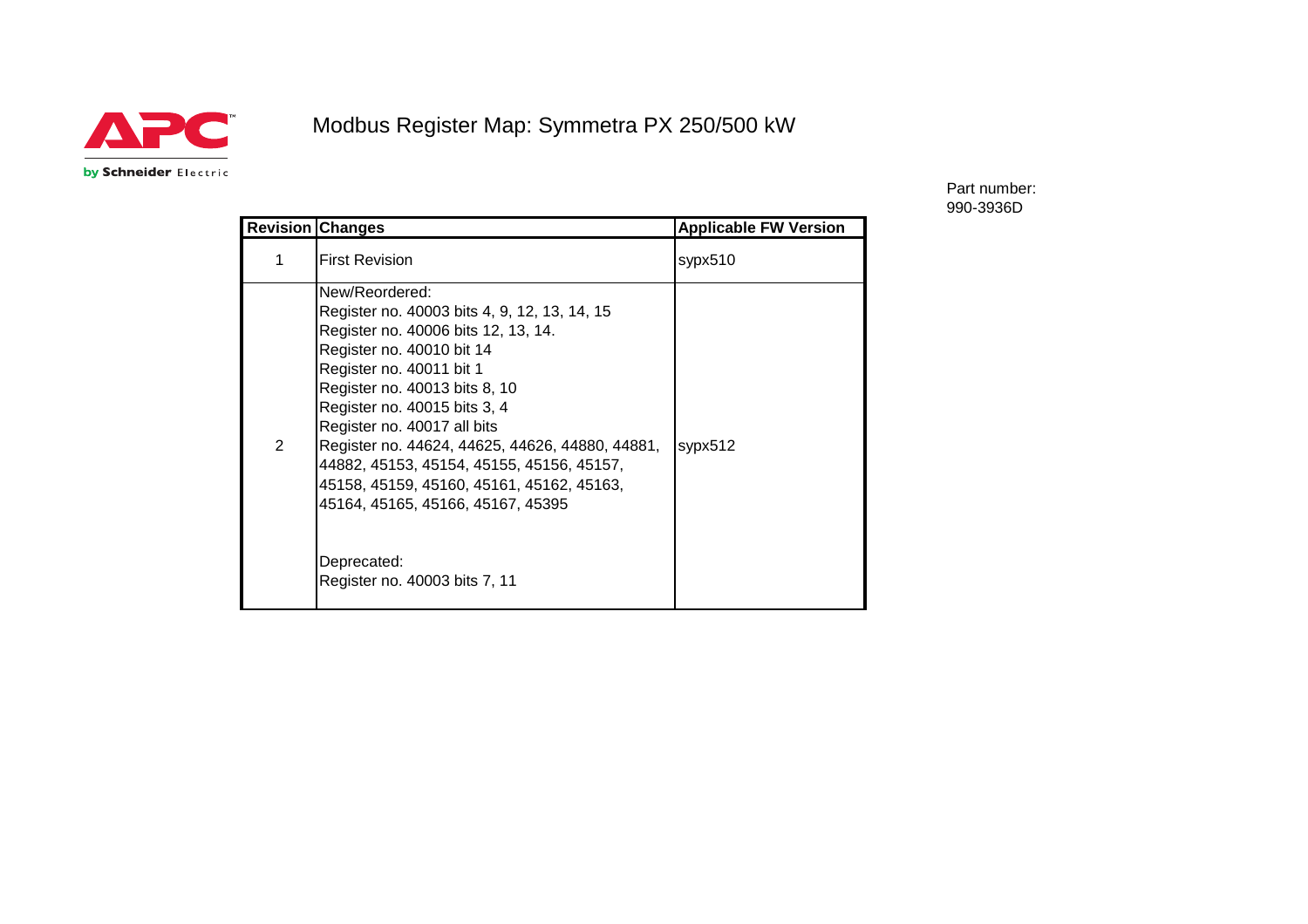|                | Deprecated:                                                                                                                                                                                                                                        |         |
|----------------|----------------------------------------------------------------------------------------------------------------------------------------------------------------------------------------------------------------------------------------------------|---------|
|                | Register no. 40017 bit 0 (Flash Locked)                                                                                                                                                                                                            |         |
| 3              | New:<br>Register no. 40003 bit 1<br>Register no. 40004 bit 13<br>Register no. 40010 bit 4<br>Register no. 40011 bits 10 and 11<br>Register no. 40017 bit 0, 9, 10, 11, 12, 13, 14 and<br>15<br>Register no. 45168<br>Register no. 45379 response 9 | sypx515 |
| $\overline{4}$ | New:<br>Register no: 40004 bit 14<br>Register no: 40004 bit 15<br>Register no: 40013 bit 13<br>Register no: 45170<br>Register no: 45171<br>Register no: 44164<br>Register no: 44168<br>Register no: 44372                                          | sypx516 |
|                |                                                                                                                                                                                                                                                    |         |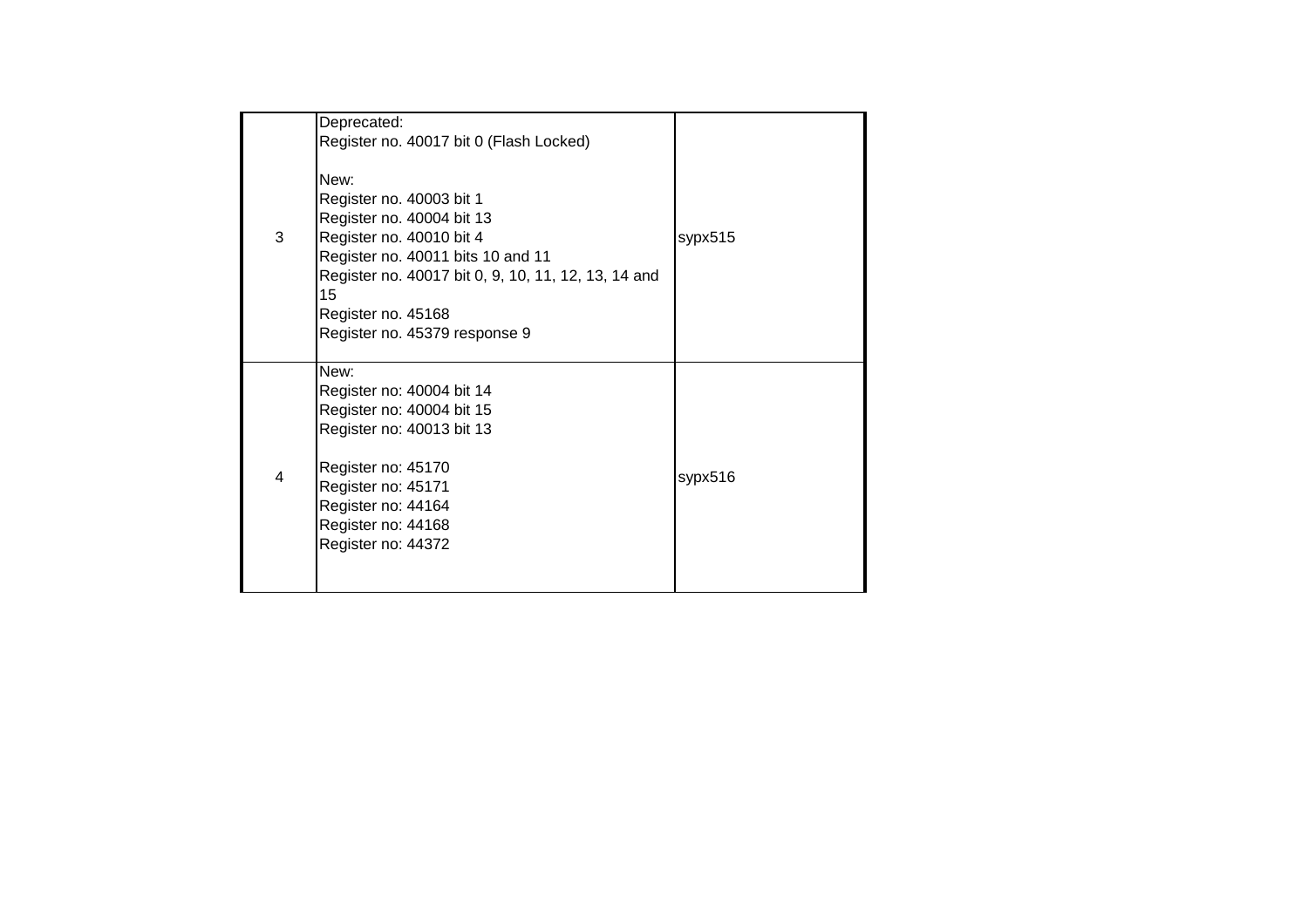

## **Modbus Register Map:Symmetra® PX 250/500 kVA**

Notes:

1. 16-bit registers are transmitted MSB first (i.e. big-endian).

2. INT32 and UINT32 are most-significant word in n+0, least significant word in n+1 (i.e. big-endian).

3. Function codes 3 and 4 are supported

4. Modbus serial RTU and Modbus over TCP is supported.

5. Signed numbers are twos-compliment

6. Status bits are atomic within a single Modbus register. User should not look for consistency across multiple registers, only within a single register.

7. ASCII strings do not include Null terminator.

8. Accesses to registers within an undefined range returns illegal data address error.

9. Strings are two characters per register, first character in high-order byte, second character in low-order byte. Printable ASCII only.

10. Bit #0 is least significant bit.

11. Data Type column: "INT16"=signed 16-bit integer, "UINT16" = unsigned 16-bit integer, "INT32" = signed 32-bit integer, "UINT32" = unsigned 32-bit integer, "ENUM" is a UINT16 value which maps to a defined list of states,  $=$  the printable ASCII subset from 0x20 - 0x7E. BOOLEAN= a single bit, 0 or 1.

12. "Absolute Starting Register Address" = 0 (the column heading used in this table) is equivalent to "Register 40001" in Modicon terminology, which is address zero when transmitted over the wire.

Note: For detailed modbus configuration settings please refer to the AP9635 User's Guide.

|                    |                   |                |   |                                                                                   |                       |                |                 | Scale           |                                                    |
|--------------------|-------------------|----------------|---|-----------------------------------------------------------------------------------|-----------------------|----------------|-----------------|-----------------|----------------------------------------------------|
|                    |                   |                |   |                                                                                   |                       |                |                 |                 | Valid Response                                     |
|                    |                   | Absolute       |   |                                                                                   |                       |                |                 |                 |                                                    |
| Modicon            |                   | Starting       |   |                                                                                   |                       |                |                 | Divide          |                                                    |
| Standard           | Absolute Starting | Register       |   |                                                                                   |                       |                | <b>Multiply</b> |                 |                                                    |
| Register           | Register Address, | Address,       |   |                                                                                   | Length                |                |                 | Reading Reading |                                                    |
| Number             | (Hexadecimal)     | (Decimal) Bit  |   | Data Point                                                                        | # registers Data Type |                | By:             | By:             |                                                    |
|                    |                   |                |   |                                                                                   |                       |                |                 |                 |                                                    |
|                    |                   |                |   |                                                                                   |                       |                |                 |                 |                                                    |
| <b>Status Data</b> |                   |                |   |                                                                                   |                       |                |                 |                 |                                                    |
| 40001              | 0x0000            | $\Omega$       |   | <b>UPS Status</b>                                                                 |                       | <b>BOOLEAN</b> |                 |                 |                                                    |
|                    |                   |                |   | 0 Load is being powered from battery                                              |                       | <b>BOOLEAN</b> |                 |                 | 1=Load is being powered from battery               |
|                    |                   |                |   | Low-Battery                                                                       |                       | <b>BOOLEAN</b> |                 |                 | 1=Low Battery                                      |
|                    |                   |                |   | 2 Bypass                                                                          |                       | <b>BOOLEAN</b> |                 |                 | 1=System is in Bypass                              |
|                    |                   |                |   | 3 Self-Test                                                                       |                       | <b>BOOLEAN</b> |                 |                 | 1=Self-test in progress                            |
|                    |                   |                |   | Load not Powered                                                                  |                       | <b>BOOLEAN</b> |                 |                 | 1=Load is not powered                              |
|                    |                   |                |   | 5 Reserved                                                                        |                       | <b>BOOLEAN</b> |                 |                 |                                                    |
|                    |                   |                |   | 6 Reserved                                                                        |                       | <b>BOOLEAN</b> |                 |                 |                                                    |
|                    |                   |                |   | Abnormal Condition (Soft errors: not hardware failures, e.g. overload, over-temp. |                       |                |                 |                 | 1=Abnormal condition present                       |
|                    |                   |                |   | lo/hi input voltage, etc.)                                                        |                       | <b>BOOLEAN</b> |                 |                 |                                                    |
|                    |                   |                | 8 | Power Module Failure                                                              |                       | <b>BOOLEAN</b> |                 |                 | 1=Power Module Failure                             |
|                    |                   |                |   | 9 Battery System Failure                                                          |                       | <b>BOOLEAN</b> |                 |                 | 1=Battery System Failure                           |
|                    |                   |                |   | 10 Intelligence Module (IM) has detected alarm condition, excluding IM failure    |                       | <b>BOOLEAN</b> |                 |                 | 1=Intelligence Module has detected alarm condition |
|                    |                   |                |   | 11 Static Switch failure                                                          |                       | <b>BOOLEAN</b> |                 |                 | 1=Static Switch failure                            |
|                    |                   |                |   | 12 Power Supply Unit failure                                                      |                       | <b>BOOLEAN</b> |                 |                 | 1=Power Supply Unit failure                        |
|                    |                   |                |   | 13 Reserved                                                                       |                       | <b>BOOLEAN</b> |                 |                 | Reserved                                           |
|                    |                   |                |   | 14 Warning alarm present                                                          |                       | <b>BOOLEAN</b> |                 |                 | 1=Warning alarm present                            |
|                    |                   |                |   | 15 Critical alarm present                                                         |                       | <b>BOOLEAN</b> |                 |                 | 1=Critical alarm present                           |
| 40003              | 0x0002            | $\overline{2}$ |   | Alarm Register                                                                    |                       |                |                 |                 |                                                    |
|                    |                   |                |   |                                                                                   |                       |                |                 |                 | 1=Lost local network management interface - to -   |
|                    |                   |                |   | 0 Lost local network management interface - to - UPS communication                |                       | <b>BOOLEAN</b> |                 |                 | <b>UPS</b> communication                           |
|                    |                   |                |   | Parallel PBUS cables are swapped                                                  |                       | <b>BOOLEAN</b> |                 |                 | 1=Parallel PBUS cables are swapped                 |
|                    |                   |                |   | 2 Parallel communication error on PBUS cable 1                                    |                       | <b>BOOLEAN</b> |                 |                 | 1=Parallel communication error on PBUS cable 1     |
|                    |                   |                |   | 3 Parallel communication error on PBUS cable 2                                    |                       | <b>BOOLEAN</b> |                 |                 | 1=Parallel communication error on PBUS cable 2     |
|                    |                   |                |   | 4 Overload on parallel installation                                               |                       | <b>BOOLEAN</b> |                 |                 | 1=Overload on parallel installation                |
|                    |                   |                |   |                                                                                   |                       |                |                 |                 | 1=Parallel mixed mode error: Units in battery and  |
|                    |                   |                |   | 5 Parallel mixed mode error: Units in battery and normal operation                |                       | <b>BOOLEAN</b> |                 |                 | normal operation                                   |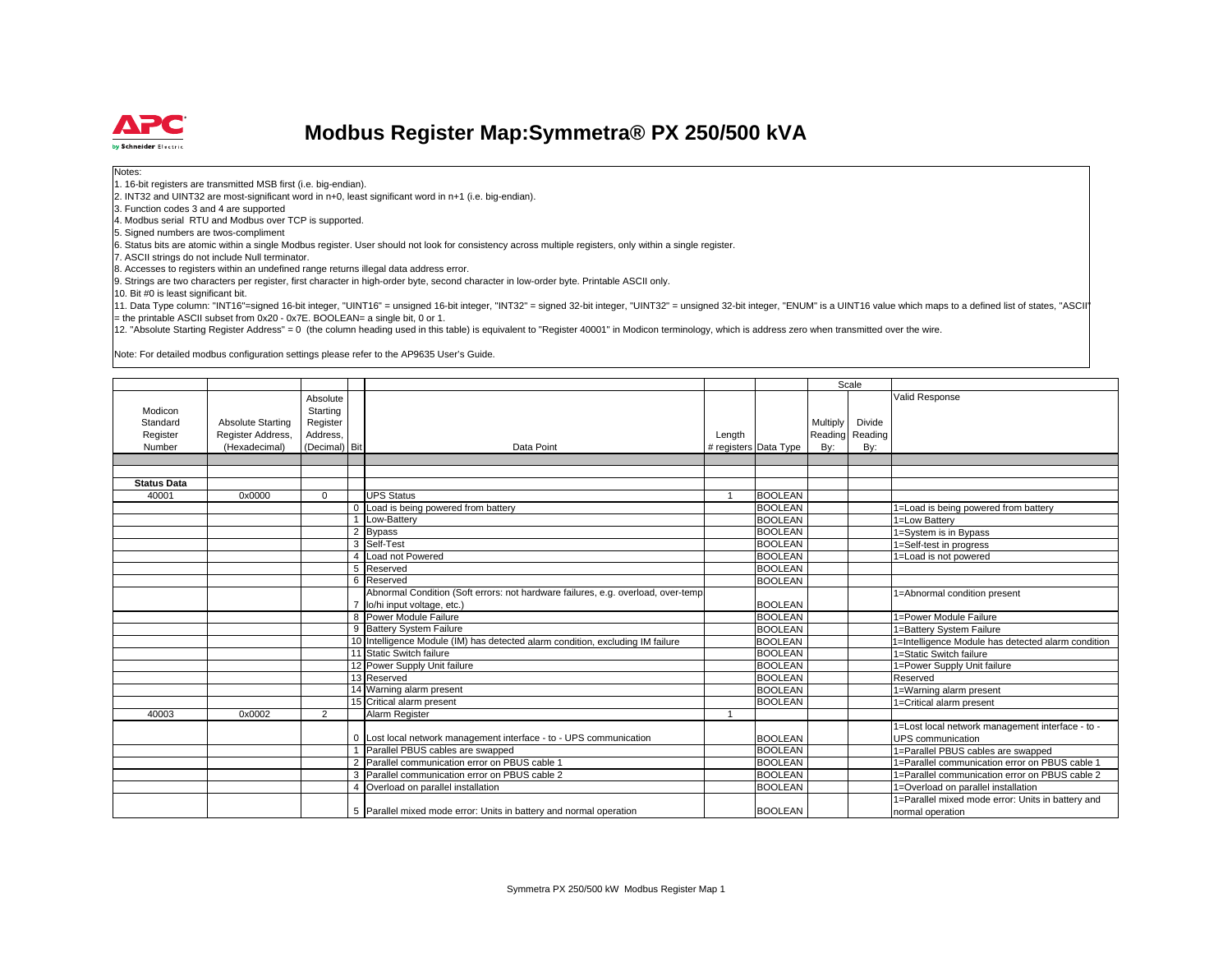|          |                          |                |                                                                     |                |                       | Scale    |                 |                                                    |
|----------|--------------------------|----------------|---------------------------------------------------------------------|----------------|-----------------------|----------|-----------------|----------------------------------------------------|
|          |                          | Absolute       |                                                                     |                |                       |          |                 | Valid Response                                     |
|          |                          |                |                                                                     |                |                       |          |                 |                                                    |
| Modicon  |                          | Starting       |                                                                     |                |                       |          |                 |                                                    |
| Standard | <b>Absolute Starting</b> | Register       |                                                                     |                |                       | Multiply | Divide          |                                                    |
| Register | Register Address,        | Address,       |                                                                     | Length         |                       |          | Reading Reading |                                                    |
| Number   | (Hexadecimal)            | (Decimal) Bit  | Data Point                                                          |                | # registers Data Type | By:      | By:             |                                                    |
|          |                          |                |                                                                     |                |                       |          |                 | 1=UPS parallel address configuration number error  |
|          |                          |                | 6 UPS parallel address configuration number error                   |                | <b>BOOLEAN</b>        |          |                 |                                                    |
|          |                          |                | Parallel master not detected (deprecated)                           |                | <b>BOOLEAN</b>        |          |                 | 1=Parallel master not detected                     |
|          |                          |                | 8 Parallel unit disabled                                            |                | <b>BOOLEAN</b>        |          |                 | 1=Parallel unit disabled                           |
|          |                          |                | 9 Parallel unit is incompatible                                     |                | <b>BOOLEAN</b>        |          |                 | 1=Parallel unit is incompatible                    |
|          |                          |                | 10 PBUS cable termination fault                                     |                | <b>BOOLEAN</b>        |          |                 | 1=PBUS cable termination fault                     |
|          |                          |                | 11 Parallel unit not present (deprecated)                           |                | <b>BOOLEAN</b>        |          |                 | 1=Parallel unit not present                        |
|          |                          |                | 12 Isolated Test mode is activate                                   |                | <b>BOOLEAN</b>        |          |                 | 1=Isolated Test mode is activate                   |
|          |                          |                | 13 Parallel unit redundancy lost                                    |                | <b>BOOLEAN</b>        |          |                 | 1=Parallel unit redundancy lost                    |
|          |                          |                | 14 Reserved                                                         |                | <b>BOOLEAN</b>        |          |                 | Reserved                                           |
|          |                          |                | 15 Parallel load share error                                        |                | <b>BOOLEAN</b>        |          |                 | 1=Parallel load share error                        |
| 40004    | 0x0003                   | 3              | Alarm Register                                                      | $\mathbf{1}$   |                       |          |                 |                                                    |
|          |                          |                |                                                                     |                | <b>BOOLEAN</b>        |          |                 |                                                    |
|          |                          |                | 0 On battery in response to an input power failure                  |                |                       |          |                 | 1=On battery in response to an input power failure |
|          |                          |                | 1 In bypass: User-initiated from Front Panel                        |                | <b>BOOLEAN</b>        |          |                 | 1=In bypass: User-initiated from Front Panel       |
|          |                          |                | 2 UPS operation mode - Forced bypass                                |                | <b>BOOLEAN</b>        |          |                 | 1=UPS operation mode - Forced bypass               |
|          |                          |                | 3 In Bypass: For maintenance                                        |                | <b>BOOLEAN</b>        |          |                 | 1=In Bypass: For maintenance                       |
|          |                          |                | 4 Started a self-test                                               |                | <b>BOOLEAN</b>        |          |                 | 1=Started a self-test                              |
|          |                          |                | 5 Output power turned off                                           |                | <b>BOOLEAN</b>        |          |                 | 1=Output power turned off                          |
|          |                          |                | 6 UPS operation mode - Initialize                                   |                | <b>BOOLEAN</b>        |          |                 | 1=UPS operation mode - Initialize                  |
|          |                          |                | 7 UPS operation mode - Hot standby                                  |                | <b>BOOLEAN</b>        |          |                 | 1=UPS operation mode - Hot standby                 |
|          |                          |                | 8 Compensating for a low input voltage                              |                | <b>BOOLEAN</b>        |          |                 | 1=Compensating for a low input voltage             |
|          |                          |                | 9 Compensating for a high input voltage                             |                | <b>BOOLEAN</b>        |          |                 | 1=Compensating for a high input voltage            |
|          |                          |                | 10 Input voltage waveform error detected                            |                | <b>BOOLEAN</b>        |          |                 | 1=Input voltage waveform error detected            |
|          |                          |                | 11 Input phase sequence error                                       |                | <b>BOOLEAN</b>        |          |                 | 1=Input phase sequence error                       |
|          |                          |                | 12 Input frequency fault                                            |                | <b>BOOLEAN</b>        |          |                 | 1=Input frequency fault                            |
|          |                          |                | 13 Output frequency fault                                           |                | <b>BOOLEAN</b>        |          |                 | 1=Output frequency fault                           |
|          |                          |                | 14 Mega Tie mode is active                                          |                | <b>BOOLEAN</b>        |          |                 | 1=Mega Tie mode is active                          |
|          |                          |                |                                                                     |                |                       |          |                 | 1=External synchronization source is selected and  |
|          |                          |                | 15 External synchronization source is selected and out of tolerance |                | <b>BOOLEAN</b>        |          |                 | out of tolerance                                   |
|          |                          |                |                                                                     |                |                       |          |                 |                                                    |
| 40005    | 0x0004                   | $\overline{4}$ | Alarm Register                                                      | $\mathbf{1}$   |                       |          |                 |                                                    |
|          |                          |                | 0 Bypass voltage error: low voltage                                 |                | <b>BOOLEAN</b>        |          |                 |                                                    |
|          |                          |                | 1 Bypass voltage error: high voltage                                |                | <b>BOOLEAN</b>        |          |                 | 1=Bypass voltage error: low voltage                |
|          |                          |                |                                                                     |                |                       |          |                 | 1=Bypass voltage error: high voltage               |
|          |                          |                | 2 Bypass voltage waveform error detected                            |                | <b>BOOLEAN</b>        |          |                 | 1=Bypass voltage waveform error detected           |
|          |                          |                | 3 Bypass input frequency fault                                      |                | <b>BOOLEAN</b>        |          |                 | 1=Bypass input frequency fault                     |
|          |                          |                | 4 Bypass phase sequence error                                       |                | <b>BOOLEAN</b>        |          |                 | 1=Bypass phase sequence error                      |
|          |                          |                | 5 Output voltage low                                                |                | <b>BOOLEAN</b>        |          |                 | 1=Output voltage low                               |
|          |                          |                | 6 Output voltage high                                               |                | <b>BOOLEAN</b>        |          |                 | 1=Output voltage high                              |
|          |                          |                | 7 Output voltage waveform error detected                            |                | <b>BOOLEAN</b>        |          |                 | 1=Output voltage waveform error detected           |
|          |                          |                | 8 Overload                                                          |                | <b>BOOLEAN</b>        |          |                 | 1=Overload                                         |
|          |                          |                | 9 Overload on bypass static switch                                  |                | <b>BOOLEAN</b>        |          |                 | 1=Overload on bypass static switch                 |
|          |                          |                | 10 Ambient temperature out of range                                 |                | <b>BOOLEAN</b>        |          |                 | 1=Ambient temperature out of range                 |
|          |                          |                | 11 EPO activated                                                    |                | <b>BOOLEAN</b>        |          |                 | 1=EPO activated                                    |
|          |                          |                | 12 Ground fault detected                                            |                | <b>BOOLEAN</b>        |          |                 | 1=Ground fault detected                            |
|          |                          |                | 13 PSU module failed                                                |                | <b>BOOLEAN</b>        |          |                 | 1=PSU module failed                                |
|          |                          |                | 14 Reserved                                                         |                | <b>BOOLEAN</b>        |          |                 | Reserved                                           |
|          |                          |                | 15 Reserved                                                         |                |                       |          |                 | Reserved                                           |
|          |                          |                |                                                                     |                |                       |          |                 |                                                    |
| 40006    | 0x0005                   | 5              | Alarm Register                                                      | $\overline{1}$ |                       |          |                 |                                                    |
|          |                          |                | 0 System locked in bypass operation                                 |                | <b>BOOLEAN</b>        |          |                 | 1=System locked in bypass operation                |
|          |                          |                | 1 Batteries are discharging                                         |                | <b>BOOLEAN</b>        |          |                 | 1=Batteries are discharging                        |
|          |                          |                | 2 PSU module not present                                            |                | <b>BOOLEAN</b>        |          |                 | 1=PSU module not present                           |
|          |                          |                | 3 System frequency not detected                                     |                | <b>BOOLEAN</b>        |          |                 | 1=System frequency not detected                    |
|          |                          |                |                                                                     |                |                       |          |                 |                                                    |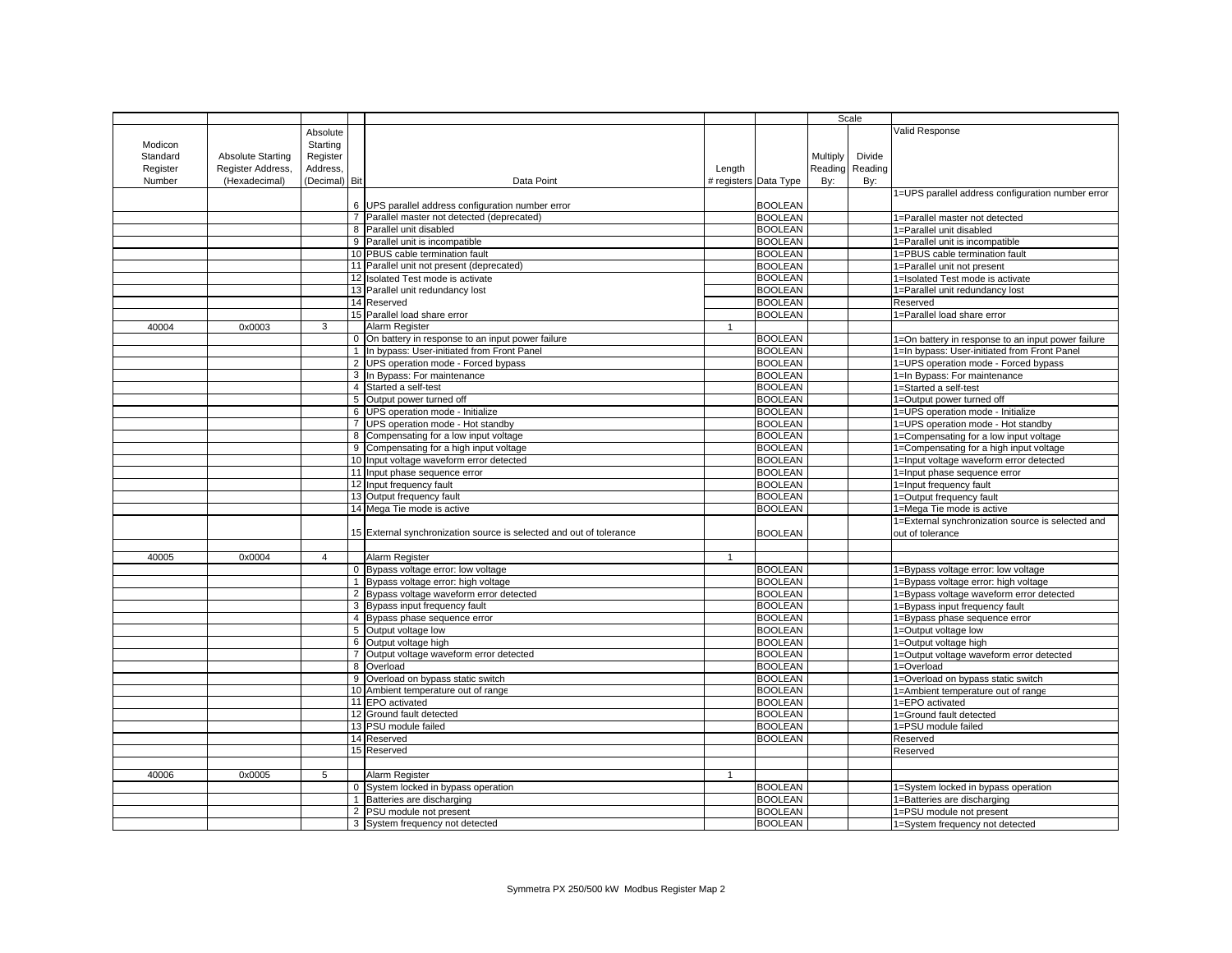|          |                          |               |                |                                                             |              |                       |          | Scale           |                                                       |
|----------|--------------------------|---------------|----------------|-------------------------------------------------------------|--------------|-----------------------|----------|-----------------|-------------------------------------------------------|
|          |                          | Absolute      |                |                                                             |              |                       |          |                 | Valid Response                                        |
|          |                          |               |                |                                                             |              |                       |          |                 |                                                       |
| Modicon  |                          | Starting      |                |                                                             |              |                       |          |                 |                                                       |
| Standard | <b>Absolute Starting</b> | Register      |                |                                                             |              |                       | Multiply | Divide          |                                                       |
| Register | Register Address,        | Address,      |                |                                                             | Length       |                       |          | Reading Reading |                                                       |
| Number   | (Hexadecimal)            | (Decimal) Bit |                | Data Point                                                  |              | # registers Data Type | By:      | By:             |                                                       |
|          |                          |               |                | 4 Reserved                                                  |              | <b>BOOLEAN</b>        |          |                 | Reserved                                              |
|          |                          |               |                | 5 Charge power is reduced                                   |              | <b>BOOLEAN</b>        |          |                 | 1=Charge power is reduced                             |
|          |                          |               |                | 6 Display communication to MIM and RIM is lost              |              | <b>BOOLEAN</b>        |          |                 | 1=Display communication to MIM and RIM is lost        |
|          |                          |               |                | 7 CBUS terminator fault                                     |              | <b>BOOLEAN</b>        |          |                 | 1=CBUS terminator fault                               |
|          |                          |               |                | 8 ABUS terminator fault                                     |              | <b>BOOLEAN</b>        |          |                 | 1=ABUS terminator fault                               |
|          |                          |               |                | 9 Reserved                                                  |              | <b>BOOLEAN</b>        |          |                 | Reserved                                              |
|          |                          |               |                | 10 MIM not present                                          |              | <b>BOOLEAN</b>        |          |                 | 1=MIM not present                                     |
|          |                          |               |                | 11 MIM heartbeat signal error                               |              | <b>BOOLEAN</b>        |          |                 | 1=MIM heartbeat signal error                          |
|          |                          |               |                | 12 RIM in control                                           |              | <b>BOOLEAN</b>        |          |                 | 1=RIM in control                                      |
|          |                          |               |                | 13 Battery condition is weak                                |              | <b>BOOLEAN</b>        |          |                 | 1=Battery condition is weak                           |
|          |                          |               |                | 14 Battery condition is poor                                |              | <b>BOOLEAN</b>        |          |                 | 1=Battery condition is poor                           |
|          |                          |               |                | 15 Reserved                                                 |              | <b>BOOLEAN</b>        |          |                 | Reserved                                              |
|          |                          |               |                |                                                             |              |                       |          |                 |                                                       |
| 40007    | 0x0006                   | 6             |                | Alarm Register                                              | $\mathbf{1}$ |                       |          |                 |                                                       |
|          |                          |               |                |                                                             |              |                       |          |                 |                                                       |
|          |                          |               |                |                                                             |              |                       |          |                 | 1=Battery voltage error - voltage above warning level |
|          |                          |               |                | 0 Battery voltage error - voltage above warning level       |              | <b>BOOLEAN</b>        |          |                 |                                                       |
|          |                          |               |                |                                                             |              |                       |          |                 | 1=Battery voltage error - voltage above shutdown      |
|          |                          |               |                | Battery voltage error - voltage above shutdown level        |              | <b>BOOLEAN</b>        |          |                 | level                                                 |
|          |                          |               |                | 2 Battery monitor board communication error                 |              | <b>BOOLEAN</b>        |          |                 | 1=Battery monitor board communication error           |
|          |                          |               |                | 3 Reserved                                                  |              | <b>BOOLEAN</b>        |          |                 | Reserved                                              |
|          |                          |               |                | 4 Battery is below minimum acceptable runtime               |              | <b>BOOLEAN</b>        |          |                 | 1=Battery is below minimum acceptable runtime         |
|          |                          |               |                | 5 Power module communication to MIM error                   |              | <b>BOOLEAN</b>        |          |                 | 1=Power module communication to MIM error             |
|          |                          |               |                | 6 Power module locked by IM                                 |              | <b>BOOLEAN</b>        |          |                 | 1=Power module locked by IM                           |
|          |                          |               |                |                                                             |              |                       |          |                 | 1=Power module operation mode is different from       |
|          |                          |               | $\overline{7}$ | Power module operation mode is different from other modules |              | <b>BOOLEAN</b>        |          |                 | other modules                                         |
|          |                          |               |                | 8 Reserved                                                  |              | <b>BOOLEAN</b>        |          |                 | Reserved                                              |
|          |                          |               |                | 9 Switchgear board not present                              |              | <b>BOOLEAN</b>        |          |                 | 1=Switchgear board not present                        |
|          |                          |               |                | 10 Switchgear board communication error                     |              | <b>BOOLEAN</b>        |          |                 | 1=Switchgear board communication error                |
|          |                          |               |                | 11 ID & Relay board not present                             |              | <b>BOOLEAN</b>        |          |                 | 1=ID & Relay board not present                        |
|          |                          |               |                | 12 ID & Relay board communication error                     |              | <b>BOOLEAN</b>        |          |                 | 1=ID & Relay board communication error                |
|          |                          |               |                | 13 Battery voltage collapse detected                        |              | <b>BOOLEAN</b>        |          |                 | 1=Battery voltage collapse detected                   |
|          |                          |               |                | 14 Power module redundancy lost                             |              | <b>BOOLEAN</b>        |          |                 | 1=Power module redundancy lost                        |
|          |                          |               |                | 15 Reserved                                                 |              | <b>BOOLEAN</b>        |          |                 | Reserved                                              |
|          |                          |               |                |                                                             |              |                       |          |                 |                                                       |
|          |                          |               |                |                                                             |              |                       |          |                 |                                                       |
| 40008    | 0x0007                   |               |                | Alarm Register                                              |              |                       |          |                 |                                                       |
|          |                          |               | $\mathbf 0$    | Reserved                                                    |              | <b>BOOLEAN</b>        |          |                 |                                                       |
|          |                          |               |                | 1 Reserved                                                  |              | <b>BOOLEAN</b>        |          |                 |                                                       |
|          |                          |               | $\overline{2}$ | Reserved                                                    |              | <b>BOOLEAN</b>        |          |                 |                                                       |
|          |                          |               |                | 3 Reserved                                                  |              | <b>BOOLEAN</b>        |          |                 |                                                       |
|          |                          |               |                | 4 Reserved                                                  |              | <b>BOOLEAN</b>        |          |                 |                                                       |
|          |                          |               |                | 5 Reserved                                                  |              | <b>BOOLEAN</b>        |          |                 |                                                       |
|          |                          |               |                | 6 Reserved                                                  |              | <b>BOOLEAN</b>        |          |                 |                                                       |
|          |                          |               |                | 7 Load on subfeed is above warning level                    |              | <b>BOOLEAN</b>        |          |                 | 1=Load on subfeed is above warning level              |
|          |                          |               |                | 8 Load on subfeed is above critical level                   |              | <b>BOOLEAN</b>        |          |                 | 1=Load on subfeed is above critical level             |
|          |                          |               |                | 9 Load on UPS is above warning level                        |              | <b>BOOLEAN</b>        |          |                 | 1=Load on UPS is above warning level                  |
|          |                          |               |                | 10 Power module firmware version is incompatible            |              | <b>BOOLEAN</b>        |          |                 | 1=Power module firmware version is incompatible       |
|          |                          |               |                | 11 Static Bypass Switch module not present                  |              | <b>BOOLEAN</b>        |          |                 | 1=Static Bypass Switch module not present             |
|          |                          |               |                | 12 Overload on installation                                 |              | <b>BOOLEAN</b>        |          |                 | 1=Overload on installation                            |
|          |                          |               |                | 13 Bypass static switch communication error                 |              | <b>BOOLEAN</b>        |          |                 | 1=Bypass static switch communication error            |
|          |                          |               |                | 14 RIM not present                                          |              | <b>BOOLEAN</b>        |          |                 | 1=RIM not present                                     |
|          |                          |               |                | 15 RIM heartbeat signal error                               |              | <b>BOOLEAN</b>        |          |                 | 1=RIM heartbeat signal error                          |
|          |                          |               |                |                                                             | $\mathbf{1}$ |                       |          |                 |                                                       |
| 40009    | 0x0008                   | 8             |                | Alarm Register                                              |              |                       |          |                 |                                                       |
|          |                          |               |                |                                                             |              |                       |          |                 |                                                       |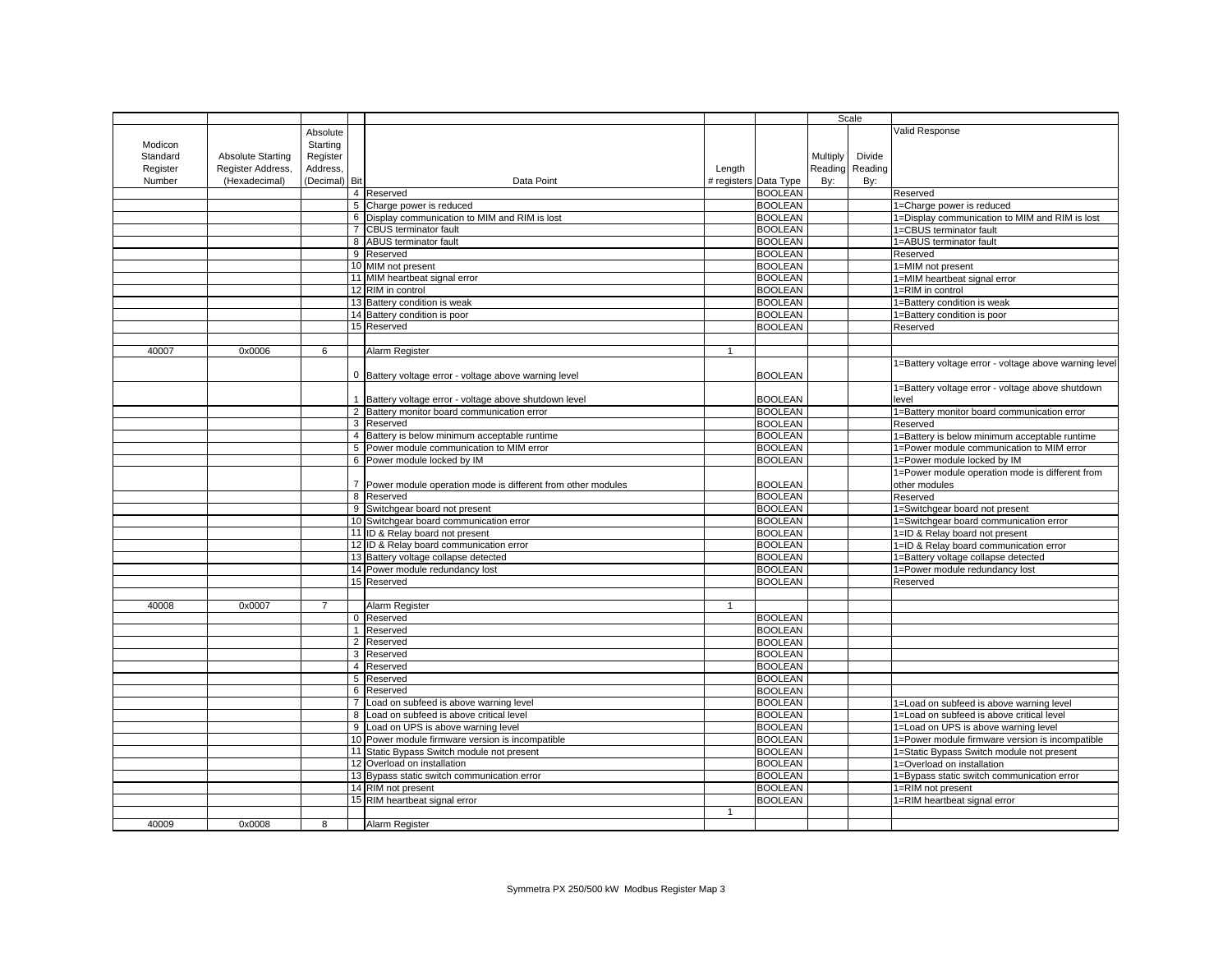|          |                   |                |                |                                                                     |              |                       |          | Scale   |                                                       |
|----------|-------------------|----------------|----------------|---------------------------------------------------------------------|--------------|-----------------------|----------|---------|-------------------------------------------------------|
|          |                   |                |                |                                                                     |              |                       |          |         | Valid Response                                        |
|          |                   | Absolute       |                |                                                                     |              |                       |          |         |                                                       |
| Modicon  |                   | Starting       |                |                                                                     |              |                       |          |         |                                                       |
| Standard | Absolute Starting | Register       |                |                                                                     |              |                       | Multiply | Divide  |                                                       |
| Register | Register Address, | Address,       |                |                                                                     | Length       |                       | Reading  | Reading |                                                       |
| Number   | (Hexadecimal)     | (Decimal) Bit  |                | Data Point                                                          |              | # registers Data Type | By:      | By:     |                                                       |
|          |                   |                |                |                                                                     |              |                       |          |         | 1=Bonding wire between neutral and ground is          |
|          |                   |                |                | 0 Bonding wire between neutral and ground is missing                |              | <b>BOOLEAN</b>        |          |         | missing                                               |
|          |                   |                |                | Bonding wire between neutral and ground error                       |              | <b>BOOLEAN</b>        |          |         | 1=Bonding wire between neutral and ground error       |
|          |                   |                |                | 2 Power module communication to RIM error                           |              | <b>BOOLEAN</b>        |          |         | 1=Power module communication to RIM error             |
|          |                   |                |                |                                                                     |              |                       |          |         | 1=Battery voltage error - voltage below warning level |
|          |                   |                |                | 3 Battery voltage error - voltage below warning level               |              | <b>BOOLEAN</b>        |          |         |                                                       |
|          |                   |                |                |                                                                     |              |                       |          |         | 1=Battery voltage error - voltage below shutdown      |
|          |                   |                |                | 4 Battery voltage error - voltage below shutdown level              |              | <b>BOOLEAN</b>        |          |         | level                                                 |
|          |                   |                |                | 5 ECT board has an error                                            |              | <b>BOOLEAN</b>        |          |         | 1=ECT board has an error                              |
|          |                   |                |                | 6 External connections board not present                            |              | <b>BOOLEAN</b>        |          |         | 1=External connections board not present              |
|          |                   |                |                |                                                                     |              | <b>BOOLEAN</b>        |          |         |                                                       |
|          |                   |                |                | 7 EPO circuit test mode is enabled                                  |              |                       |          |         | 1=EPO circuit test mode is enabled                    |
|          |                   |                |                |                                                                     |              |                       |          |         | 1=IM internal memory for storing configuration        |
|          |                   |                |                | 8  IM internal memory for storing configuration settings error      |              | <b>BOOLEAN</b>        |          |         | settings error                                        |
|          |                   |                |                | 9 Reserved                                                          |              | <b>BOOLEAN</b>        |          |         | Reserved                                              |
|          |                   |                |                |                                                                     |              |                       |          |         | 1=Auxiliary monitor board for maintenance bypass      |
|          |                   |                |                | 10 Auxiliary monitor board for maintenance bypass panel comm error  |              | <b>BOOLEAN</b>        |          |         | panel comm error                                      |
|          |                   |                |                |                                                                     |              |                       |          |         | 1=Auxiliary monitor board for battery breaker         |
|          |                   |                |                | 11 Auxiliary monitor board for battery breaker enclosure comm error |              | <b>BOOLEAN</b>        |          |         | enclosure comm error                                  |
|          |                   |                |                | 12 Reserved                                                         |              | <b>BOOLEAN</b>        |          |         | Reserved                                              |
|          |                   |                |                | 13 Power module removed from the system                             |              | <b>BOOLEAN</b>        |          |         | 1=Power module removed from the system                |
|          |                   |                |                | 14 INFO Battery module removed from system                          |              | <b>BOOLEAN</b>        |          |         | 1=INFO Battery module removed from system             |
|          |                   |                |                | 15 Reserved                                                         |              | <b>BOOLEAN</b>        |          |         | Reserved                                              |
|          |                   |                |                |                                                                     |              |                       |          |         |                                                       |
| 40010    | 0x0009            | $\overline{9}$ |                | Alarm Register                                                      | $\mathbf{1}$ |                       |          |         |                                                       |
|          |                   |                |                | 0 Power module fault exists                                         |              | <b>BOOLEAN</b>        |          |         | 1=Power module fault exists                           |
|          |                   |                |                | 1 Power module warning                                              |              | <b>BOOLEAN</b>        |          |         |                                                       |
|          |                   |                |                |                                                                     |              | <b>BOOLEAN</b>        |          |         | 1=Power module warning                                |
|          |                   |                |                | 2 Reserved                                                          |              |                       |          |         | Reserved                                              |
|          |                   |                |                | 3 Power module fan fault                                            |              | <b>BOOLEAN</b>        |          |         | 1=Power module fan fault                              |
|          |                   |                |                | 4 Power module is disabled                                          |              | <b>BOOLEAN</b>        |          |         | 1= Power module is disabled                           |
|          |                   |                |                | 5 Power module lifetime error: close to end                         |              | <b>BOOLEAN</b>        |          |         | 1=Power module lifetime error: close to end           |
|          |                   |                |                | 6 Power module lifetime error: lifetime exceeded                    |              | <b>BOOLEAN</b>        |          |         | 1=Power module lifetime error: lifetime exceeded      |
|          |                   |                | $\overline{7}$ | Power module fan lifetime error: close to end                       |              | <b>BOOLEAN</b>        |          |         | 1=Power module fan lifetime error: close to end       |
|          |                   |                |                |                                                                     |              |                       |          |         | 1=Power module fan lifetimerror: lifetime exceeded    |
|          |                   |                |                | 8 Power module fan lifetimerror: lifetime exceeded                  |              | <b>BOOLEAN</b>        |          |         |                                                       |
|          |                   |                |                | 9 Breaker Q1 open                                                   |              | <b>BOOLEAN</b>        |          |         | 1=Breaker Q1 open                                     |
|          |                   |                |                | 10 Breaker Q2 open                                                  |              | <b>BOOLEAN</b>        |          |         | 1=Breaker Q2 open                                     |
|          |                   |                |                | 11 Breaker Q3 closed                                                |              | <b>BOOLEAN</b>        |          |         | 1=Breaker Q3 closed                                   |
|          |                   |                |                | 12 Breaker Q4 open                                                  |              | <b>BOOLEAN</b>        |          |         | 1=Breaker Q4 open                                     |
|          |                   |                |                | 13 Breaker Q5 open                                                  |              | <b>BOOLEAN</b>        |          |         | 1=Breaker Q5 open                                     |
|          |                   |                |                | 14 Power module phase-neutral displacement fault                    |              | <b>BOOLEAN</b>        |          |         | 1=Power module phase-neutral displacement fault       |
|          |                   |                |                | 15 Reserved                                                         |              | <b>BOOLEAN</b>        |          |         | Reserved                                              |
|          |                   |                |                |                                                                     |              |                       |          |         |                                                       |
| 40011    | 0x000A            | 10             |                | Alarm Register                                                      | 1            |                       |          |         |                                                       |
|          |                   |                |                | 0 Forced bypass switch activated                                    |              | <b>BOOLEAN</b>        |          |         | 1=Forced bypass switch activated                      |
|          |                   |                |                | 1 Bypass static switch disabled                                     |              | <b>BOOLEAN</b>        |          |         | 1=Bypass static switch disabled                       |
|          |                   |                |                | 2 Bypass static switch self test failed                             |              | <b>BOOLEAN</b>        |          |         |                                                       |
|          |                   |                |                |                                                                     |              |                       |          |         | 1=Bypass static switch self test failed               |
|          |                   |                |                | 3 Reserved                                                          |              | <b>BOOLEAN</b>        |          |         | Reserved                                              |
|          |                   |                |                | 4 Bypass static switch 1 fan fault                                  |              | <b>BOOLEAN</b>        |          |         | 1=Bypass static switch 1 fan fault                    |
|          |                   |                |                | 5 Bypass static switch 1 fan weak                                   |              | <b>BOOLEAN</b>        |          |         | 1=Bypass static switch 1 fan weak                     |
|          |                   |                |                | 6 Reserved                                                          |              | <b>BOOLEAN</b>        |          |         | Reserved                                              |
|          |                   |                |                | 7 Reserved                                                          |              | <b>BOOLEAN</b>        |          |         | Reserved                                              |
|          |                   |                |                |                                                                     |              |                       |          |         | 1=Bypass static switch error; module has a critical   |
|          |                   |                |                | 8 Bypass static switch error; module has a critical error           |              | <b>BOOLEAN</b>        |          |         | error                                                 |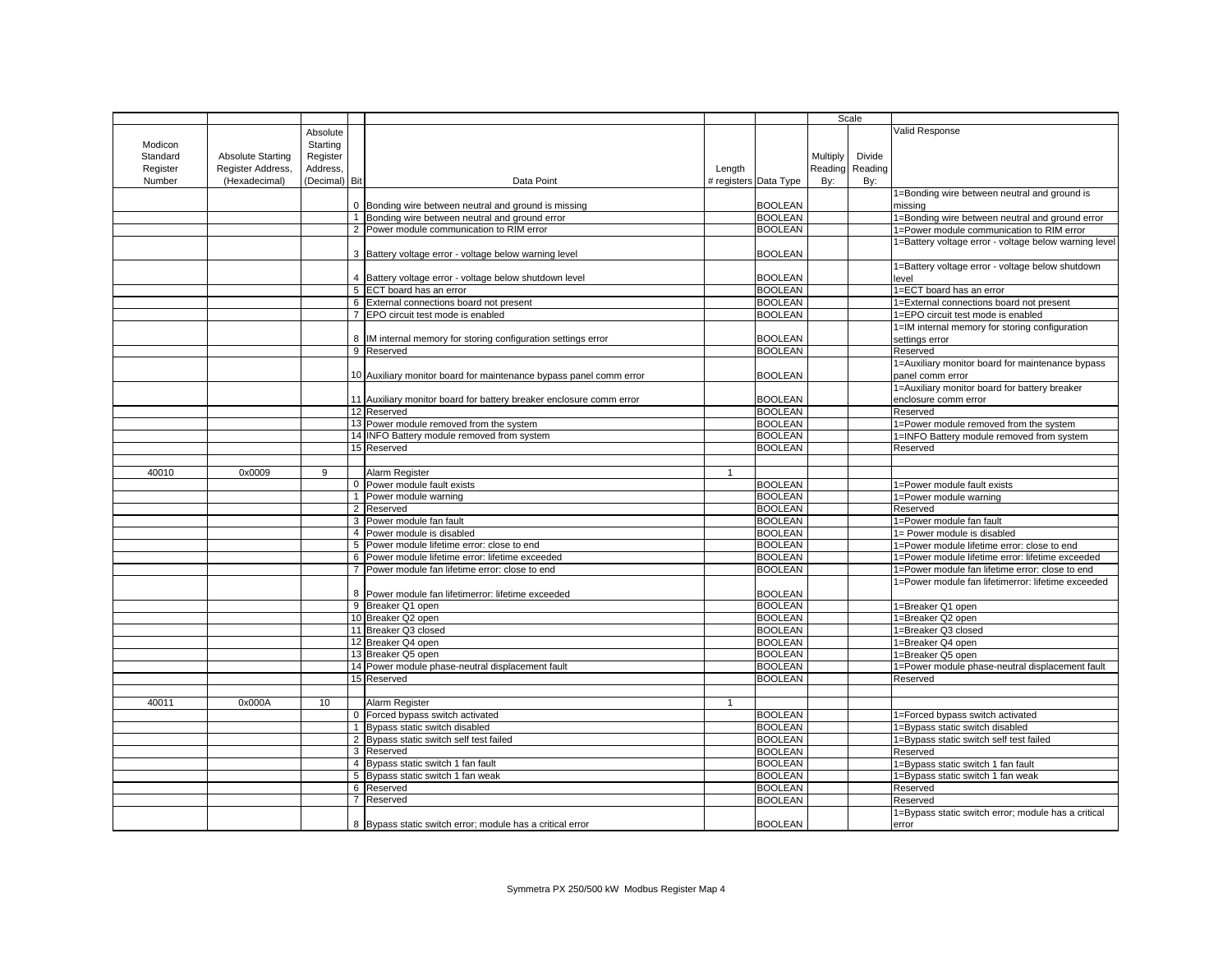|          |                          |               |    |                                                                              |              |                       | Scale    |         |                                                        |
|----------|--------------------------|---------------|----|------------------------------------------------------------------------------|--------------|-----------------------|----------|---------|--------------------------------------------------------|
|          |                          |               |    |                                                                              |              |                       |          |         | Valid Response                                         |
|          |                          | Absolute      |    |                                                                              |              |                       |          |         |                                                        |
| Modicon  |                          | Starting      |    |                                                                              |              |                       |          |         |                                                        |
| Standard | <b>Absolute Starting</b> | Register      |    |                                                                              |              |                       | Multiply | Divide  |                                                        |
| Register | Register Address,        | Address,      |    |                                                                              | Length       |                       | Reading  | Reading |                                                        |
| Number   | (Hexadecimal)            | (Decimal) Bit |    | Data Point                                                                   |              | # registers Data Type | By:      | By:     |                                                        |
|          |                          |               |    |                                                                              |              |                       |          |         | 1=Bypass static switch warning; module is not          |
|          |                          |               |    | 9 Bypass static switch warning; module is not working properly               |              | <b>BOOLEAN</b>        |          |         | working properly                                       |
|          |                          |               |    | Power enclosure air filter lifetime error: lifetime exceeded (Informational) |              |                       |          |         | 1= Power enclosure air filter lifetime error: lifetime |
|          |                          |               | 10 |                                                                              |              | <b>BOOLEAN</b>        |          |         | exceeded (Informational)                               |
|          |                          |               |    | Power enclosure air filter lifetime error: lifetime exceeded (Warning)       |              |                       |          |         | 1= Power enclosure air filter lifetime error: lifetime |
|          |                          |               |    |                                                                              |              | <b>BOOLEAN</b>        |          |         | exceeded (Warning)                                     |
|          |                          |               |    | 12 Reserved                                                                  |              | <b>BOOLEAN</b>        |          |         | Reserved                                               |
|          |                          |               |    | 13 Reserved                                                                  |              | <b>BOOLEAN</b>        |          |         | Reserved                                               |
|          |                          |               |    | 14 Door in MBwD enclosure open                                               |              | <b>BOOLEAN</b>        |          |         | 1=Door in MBwD enclosure open                          |
|          |                          |               |    | 15 Q2 shunt open error                                                       |              | <b>BOOLEAN</b>        |          |         | 1=Q2 shunt open error                                  |
|          |                          |               |    |                                                                              |              |                       |          |         |                                                        |
|          |                          |               |    |                                                                              |              |                       |          |         |                                                        |
| 40012    | 0x000B                   | 11            |    | Alarm Register                                                               | $\mathbf{1}$ |                       |          |         |                                                        |
|          |                          |               |    | 0 Subfeed breaker SB1 open                                                   |              | <b>BOOLEAN</b>        |          |         | 1=Subfeed breaker SB1 open                             |
|          |                          |               |    | 1 Subfeed breaker SB2 open                                                   |              | <b>BOOLEAN</b>        |          |         | 1=Subfeed breaker SB2 open                             |
|          |                          |               |    | 2 Subfeed breaker SB3 open                                                   |              | <b>BOOLEAN</b>        |          |         | 1=Subfeed breaker SB3 open                             |
|          |                          |               |    | 3 Subfeed breaker SB4 open                                                   |              | <b>BOOLEAN</b>        |          |         | 1=Subfeed breaker SB4 open                             |
|          |                          |               |    | 4 Subfeed breaker SB5 open                                                   |              | <b>BOOLEAN</b>        |          |         | 1=Subfeed breaker SB5 open                             |
|          |                          |               |    | 5 Subfeed breaker SB6 open                                                   |              | <b>BOOLEAN</b>        |          |         | 1=Subfeed breaker SB6 open                             |
|          |                          |               |    | 6 Subfeed breaker SB7 open                                                   |              | <b>BOOLEAN</b>        |          |         | 1=Subfeed breaker SB7 open                             |
|          |                          |               |    | 7 Subfeed breaker SB8 open                                                   |              | <b>BOOLEAN</b>        |          |         | 1=Subfeed breaker SB8 open                             |
|          |                          |               |    | 8 Subfeed breaker SB9 open                                                   |              | <b>BOOLEAN</b>        |          |         | 1=Subfeed breaker SB9 open                             |
|          |                          |               |    | 9 Subfeed breaker SB10 open                                                  |              | <b>BOOLEAN</b>        |          |         | 1=Subfeed breaker SB10 open                            |
|          |                          |               |    | 10 Subfeed breaker SB11 open                                                 |              | <b>BOOLEAN</b>        |          |         | 1=Subfeed breaker SB11 open                            |
|          |                          |               |    | 11 Subfeed breaker SB12 open                                                 |              | <b>BOOLEAN</b>        |          |         | 1=Subfeed breaker SB12 open                            |
|          |                          |               |    | 12 Subfeed breaker SB13 open                                                 |              | <b>BOOLEAN</b>        |          |         | 1=Subfeed breaker SB13 open                            |
|          |                          |               |    | 13 Subfeed breaker SB14 open                                                 |              | <b>BOOLEAN</b>        |          |         | 1=Subfeed breaker SB14 open                            |
|          |                          |               |    |                                                                              |              |                       |          |         |                                                        |
|          |                          |               |    | 14 Subfeed breaker SB15 open                                                 |              | <b>BOOLEAN</b>        |          |         | 1=Subfeed breaker SB15 open                            |
|          |                          |               |    | 15 Subfeed breaker SB16 open                                                 |              | <b>BOOLEAN</b>        |          |         | 1=Subfeed breaker SB16 open                            |
|          |                          |               |    |                                                                              |              |                       |          |         |                                                        |
| 40013    | 0x000C                   | 12            |    | Alarm Register                                                               | $\mathbf{1}$ |                       |          |         |                                                        |
|          |                          |               |    | 0 Breaker Q1 open                                                            |              | <b>BOOLEAN</b>        |          |         | 1=Breaker Q1 open                                      |
|          |                          |               |    | 1 Breaker Q2 open                                                            |              | <b>BOOLEAN</b>        |          |         | 1=Breaker Q2 open                                      |
|          |                          |               |    | 2 Breaker Q3 closed                                                          |              | <b>BOOLEAN</b>        |          |         | 1=Breaker Q3 closed                                    |
|          |                          |               |    | 3 Breaker Q4 open                                                            |              | <b>BOOLEAN</b>        |          |         | 1=Breaker Q4 open                                      |
|          |                          |               |    | 4 Breaker Q5 open                                                            |              | <b>BOOLEAN</b>        |          |         | 1=Breaker Q5 open                                      |
|          |                          |               |    |                                                                              |              |                       |          |         | 1=Door in maintenance bypass panel enclosure oper      |
|          |                          |               |    | 5 Door in maintenance bypass panel enclosure open                            |              | <b>BOOLEAN</b>        |          |         |                                                        |
|          |                          |               |    | 6 Q2 shunt open error                                                        |              | <b>BOOLEAN</b>        |          |         | 1=Q2 shunt open error                                  |
|          |                          |               |    | 7 MBP enclosure ECT board has an error                                       |              | <b>BOOLEAN</b>        |          |         | 1=MBP enclosure ECT board has an error                 |
|          |                          |               |    | 8 ID & Relay board memory card full                                          |              | <b>BOOLEAN</b>        |          |         | 1=ID & Relay board memory card full                    |
|          |                          |               |    | 9 Input 3 activated: Battery ground fault detected                           |              | <b>BOOLEAN</b>        |          |         | 1=Input 3 activated: Battery ground fault detected     |
|          |                          |               |    |                                                                              |              |                       |          |         | 1=ID & Relay board: System firmware not stored at      |
|          |                          |               |    | 10 ID & Relay board: System firmware not stored at memory card               |              | <b>BOOLEAN</b>        |          |         | memory card                                            |
|          |                          |               |    |                                                                              |              | <b>BOOLEAN</b>        |          |         | 1=Input 6 activated: Emergency module off              |
|          |                          |               |    | 11 Input 6 activated: Emergency module off                                   |              |                       |          |         |                                                        |
|          |                          |               |    |                                                                              |              |                       |          |         | 1=Input 7 activated: Door in UPS I/O enclosure         |
|          |                          |               |    | 12 Input 7 activated: Door in UPS I/O enclosure opened                       |              | <b>BOOLEAN</b>        |          |         | opened                                                 |
|          |                          |               |    | 13 Input 1 activated: Reduce charging power                                  |              | <b>BOOLEAN</b>        |          |         | 1=Input 1 activated: Reduce charging power             |
|          |                          |               |    | 14 IDRC memory card not present                                              |              | <b>BOOLEAN</b>        |          |         | 1=IDRC memory card not present                         |
|          |                          |               |    | 15 ID & Relay board memory card error                                        |              | <b>BOOLEAN</b>        |          |         | 1=ID & Relay board memory card error                   |
|          |                          |               |    |                                                                              |              |                       |          |         |                                                        |
| 40014    | 0x000D                   | 13            |    | Alarm Register                                                               |              |                       |          |         |                                                        |
|          |                          |               |    | 0 Battery breaker open                                                       |              | <b>BOOLEAN</b>        |          |         | 1=Battery breaker open                                 |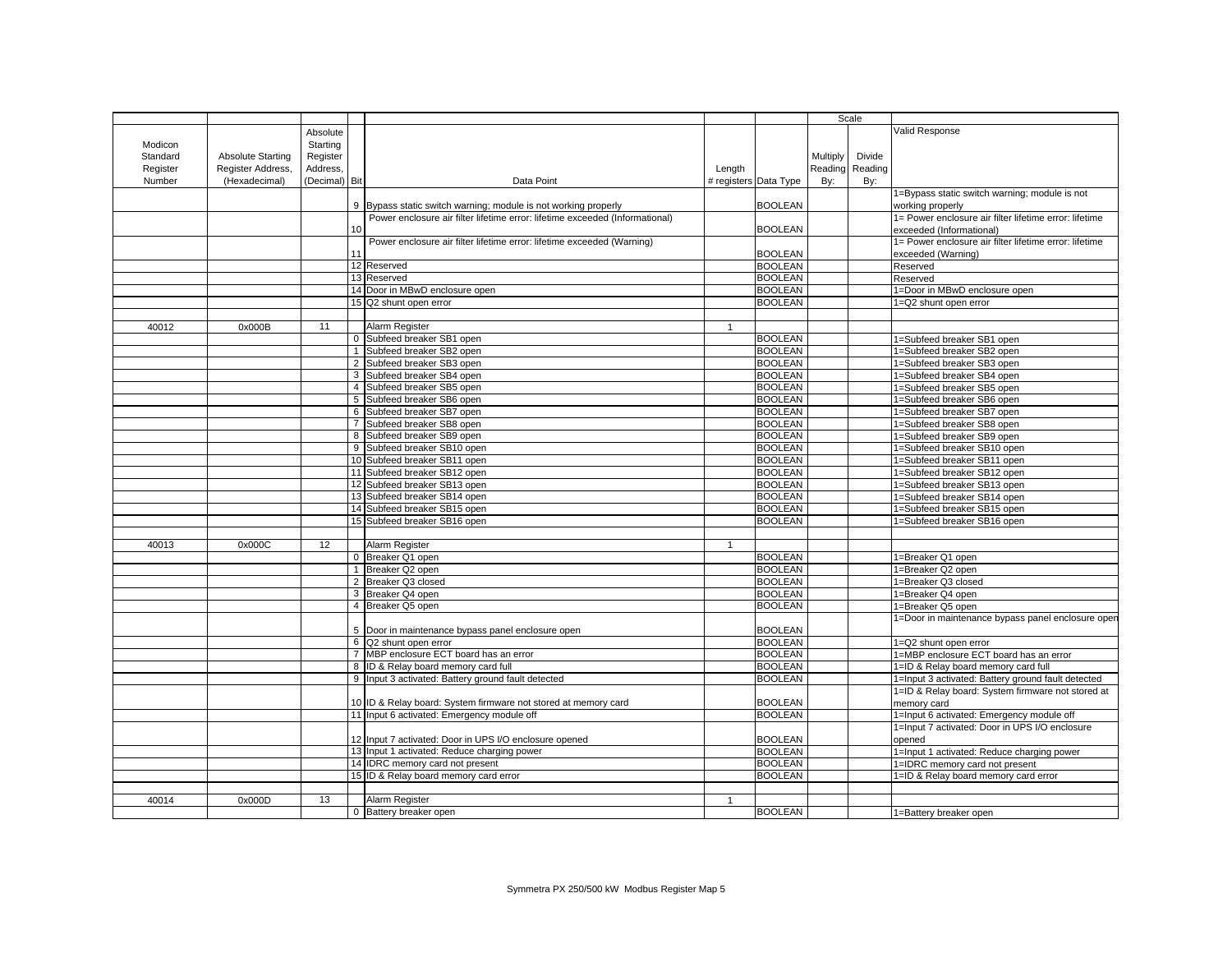|          |                   |               |                |                                                             |        |                       | Scale    |         |                                                       |
|----------|-------------------|---------------|----------------|-------------------------------------------------------------|--------|-----------------------|----------|---------|-------------------------------------------------------|
|          |                   |               |                |                                                             |        |                       |          |         | Valid Response                                        |
|          |                   | Absolute      |                |                                                             |        |                       |          |         |                                                       |
| Modicon  |                   | Starting      |                |                                                             |        |                       |          |         |                                                       |
| Standard | Absolute Starting | Register      |                |                                                             |        |                       | Multiply | Divide  |                                                       |
| Register | Register Address, | Address.      |                |                                                             | Length |                       | Reading  | Reading |                                                       |
| Number   | (Hexadecimal)     | (Decimal) Bit |                | Data Point                                                  |        | # registers Data Type | By:      | By:     |                                                       |
|          |                   |               |                |                                                             |        |                       |          |         | 1=Battery module fuse cleared or condition of battery |
|          |                   |               |                | Battery module fuse cleared or condition of battery is weak |        | <b>BOOLEAN</b>        |          |         | s weak                                                |
|          |                   |               |                | 2 Battery voltage symmetry error                            |        | <b>BOOLEAN</b>        |          |         | 1=Battery voltage symmetry error                      |
|          |                   |               |                | 3 Internal battery temperature exceeds threshold            |        | <b>BOOLEAN</b>        |          |         | 1=Internal battery temperature exceeds threshold      |
|          |                   |               |                | 4 Reserved                                                  |        | <b>BOOLEAN</b>        |          |         | Reserved                                              |
|          |                   |               |                | 5 Battery temperature sensor fault                          |        | <b>BOOLEAN</b>        |          |         | 1=Battery temperature sensor fault                    |
|          |                   |               |                | 6 Mixed battery configuration                               |        | <b>BOOLEAN</b>        |          |         | 1=Mixed battery configuration                         |
|          |                   |               |                | 7 Battery module type support error                         |        | <b>BOOLEAN</b>        |          |         | 1=Battery module type support error                   |
|          |                   |               |                |                                                             |        | <b>BOOLEAN</b>        |          |         |                                                       |
|          |                   |               | 8              | Battery string disconnected                                 |        |                       |          |         | 1=Battery string disconnected                         |
|          |                   |               |                | 9 Battery side car 1 fuse error                             |        | <b>BOOLEAN</b>        |          |         | 1=Battery side car 1 fuse error                       |
|          |                   |               |                | 10 Reserved                                                 |        | <b>BOOLEAN</b>        |          |         | Reserved                                              |
|          |                   |               |                | 11 Battery enclosure PSU error                              |        | <b>BOOLEAN</b>        |          |         | 1=Battery enclosure PSU error                         |
|          |                   |               |                | Battery breaker motor PSU error                             |        | <b>BOOLEAN</b>        |          |         | 1=Battery breaker motor PSU error                     |
|          |                   |               |                | 13 Battery enclosure door open                              |        | <b>BOOLEAN</b>        |          |         | 1=Battery enclosure door open                         |
|          |                   |               |                | 14 ECT board has an error                                   |        | <b>BOOLEAN</b>        |          |         | 1=ECT board has an error                              |
|          |                   |               |                | 15 Battery breaker shunt open error                         |        | <b>BOOLEAN</b>        |          |         | 1=Battery breaker shunt open error                    |
|          |                   |               |                |                                                             |        |                       |          |         |                                                       |
| 40015    | 0x000E            | 14            |                | Alarm Register                                              | -1     | <b>BOOLEAN</b>        |          |         |                                                       |
|          |                   |               |                | 0 Battery breaker open error                                |        | <b>BOOLEAN</b>        |          |         | 1=Battery breaker open error                          |
|          |                   |               |                | 1 Battery breaker enclosure fuse 1 error                    |        | <b>BOOLEAN</b>        |          |         | 1=Battery breaker enclosure fuse 1 error              |
|          |                   |               | $\overline{2}$ | Battery breaker enclosure fuse 2 error                      |        | <b>BOOLEAN</b>        |          |         | 1=Battery breaker enclosure fuse 2 error              |
|          |                   |               |                |                                                             |        | <b>BOOLEAN</b>        |          |         |                                                       |
|          |                   |               |                | 3 Battery temperature 1 high                                |        |                       |          |         | 1=Battery temperature 1 high                          |
|          |                   |               |                | 4 Battery temperature 2 high                                |        | <b>BOOLEAN</b>        |          |         | 1=Battery temperature 2 high                          |
|          |                   |               |                | 5 Battery temperature sensor 1 fault                        |        | <b>BOOLEAN</b>        |          |         | 1=Battery temperature sensor 1 fault                  |
|          |                   |               |                | 6 Battery temperature sensor 2 fault                        |        | <b>BOOLEAN</b>        |          |         | 1=Battery temperature sensor 2 fault                  |
|          |                   |               | $\overline{7}$ | Battery breaker enclosure door open error                   |        | <b>BOOLEAN</b>        |          |         | 1=Battery breaker enclosure door open error           |
|          |                   |               |                |                                                             |        |                       |          |         | 1=Battery breaker enclosure ECT board has an error    |
|          |                   |               |                | 8 Battery breaker enclosure ECT board has an error          |        | <b>BOOLEAN</b>        |          |         |                                                       |
|          |                   |               |                | 9 Battery breaker shunt open error                          |        | <b>BOOLEAN</b>        |          |         | 1=Battery breaker shunt open error                    |
|          |                   |               |                | 10 Battery ground fault detected error                      |        | <b>BOOLEAN</b>        |          |         | 1=Battery ground fault detected error                 |
|          |                   |               |                | 11 Reserved                                                 |        | <b>BOOLEAN</b>        |          |         |                                                       |
|          |                   |               |                | 12 Reserved                                                 |        | <b>BOOLEAN</b>        |          |         |                                                       |
|          |                   |               |                | 13 Reserved                                                 |        | <b>BOOLEAN</b>        |          |         |                                                       |
|          |                   |               |                | 14 Reserved                                                 |        | <b>BOOLEAN</b>        |          |         |                                                       |
|          |                   |               |                |                                                             |        | <b>BOOLEAN</b>        |          |         |                                                       |
|          |                   |               |                | 15 Reserved                                                 |        |                       |          |         |                                                       |
|          |                   |               |                |                                                             |        |                       |          |         |                                                       |
| 40016    | 0x000F            | 15            |                | Alarm Register                                              |        |                       |          |         |                                                       |
|          |                   |               | $\mathsf 0$    | Battery fuse bank 1 cleared                                 |        | <b>BOOLEAN</b>        |          |         | 1=Battery fuse bank 1 cleared                         |
|          |                   |               |                | 1 Battery fuse bank 2 cleared                               |        | <b>BOOLEAN</b>        |          |         | 1=Battery fuse bank 2 cleared                         |
|          |                   |               | 2              | Battery fuse bank 3 cleared                                 |        | <b>BOOLEAN</b>        |          |         | 1=Battery fuse bank 3 cleared                         |
|          |                   |               |                | 3 Battery fuse bank 4 cleared                               |        | <b>BOOLEAN</b>        |          |         | 1=Battery fuse bank 4 cleared                         |
|          |                   |               |                | 4 Battery fuse bank 5 cleared                               |        | <b>BOOLEAN</b>        |          |         | 1=Battery fuse bank 5 cleared                         |
|          |                   |               |                | 5 Battery fuse bank 6 cleared                               |        | <b>BOOLEAN</b>        |          |         | 1=Battery fuse bank 6 cleared                         |
|          |                   |               |                | 6 Battery fuse bank 7 cleared                               |        | <b>BOOLEAN</b>        |          |         | 1=Battery fuse bank 7 cleared                         |
|          |                   |               | $\overline{7}$ | Battery fuse bank 8 cleared                                 |        | <b>BOOLEAN</b>        |          |         | 1=Battery fuse bank 8 cleared                         |
|          |                   |               |                | 8 Input for gas alarm has been activated                    |        | <b>BOOLEAN</b>        |          |         | 1=Input for gas alarm has been activated              |
|          |                   |               |                | 9 Reserved                                                  |        | <b>BOOLEAN</b>        |          |         |                                                       |
|          |                   |               |                | 10 Reserved                                                 |        | <b>BOOLEAN</b>        |          |         |                                                       |
|          |                   |               |                |                                                             |        |                       |          |         |                                                       |
|          |                   |               |                | 11 Reserved                                                 |        | <b>BOOLEAN</b>        |          |         |                                                       |
|          |                   |               |                | 12 Reserved                                                 |        | <b>BOOLEAN</b>        |          |         |                                                       |
|          |                   |               |                | 13 Reserved                                                 |        | <b>BOOLEAN</b>        |          |         |                                                       |
|          |                   |               |                | 14 Reserved                                                 |        | <b>BOOLEAN</b>        |          |         |                                                       |
|          |                   |               |                | 15 Reserved                                                 |        | <b>BOOLEAN</b>        |          |         |                                                       |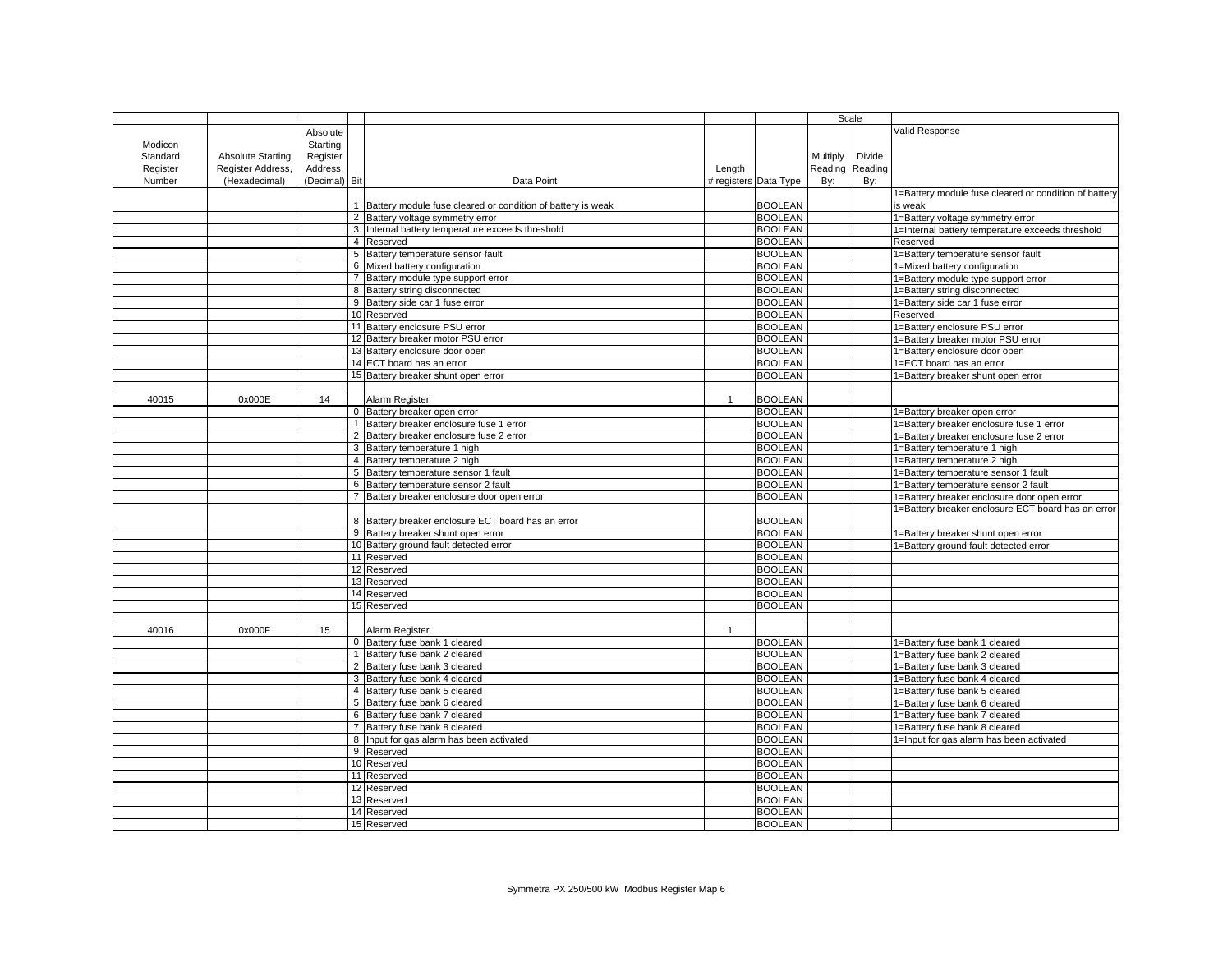|                              |                          |              |              |                                                                                     |                |                              | Scale          |                |                                                      |
|------------------------------|--------------------------|--------------|--------------|-------------------------------------------------------------------------------------|----------------|------------------------------|----------------|----------------|------------------------------------------------------|
|                              |                          | Absolute     |              |                                                                                     |                |                              |                |                | Valid Response                                       |
| Modicon                      |                          | Starting     |              |                                                                                     |                |                              |                |                |                                                      |
| Standard                     | <b>Absolute Starting</b> | Register     |              |                                                                                     |                |                              | Multiply       | Divide         |                                                      |
| Register                     | Register Address,        | Address,     |              |                                                                                     | Length         |                              | Reading        | Reading        |                                                      |
| Number                       | (Hexadecimal)            | (Decimal)    | Bit          | Data Point                                                                          |                | # registers Data Type        | By:            | By:            |                                                      |
|                              |                          |              |              |                                                                                     |                |                              |                |                |                                                      |
| 40017                        | 0x0010                   | 16           |              | Alarm Register                                                                      |                |                              |                |                |                                                      |
|                              |                          |              | $\mathbf{0}$ | Test firmware installed at power module                                             |                | <b>BOOLEAN</b>               |                |                | 1=Test firmware installed at power module            |
|                              |                          |              |              | Not expected firmware installed at power module                                     |                |                              |                |                | 1=Not expected firmware installed at power module    |
|                              |                          |              |              |                                                                                     |                | <b>BOOLEAN</b>               |                |                |                                                      |
|                              |                          |              |              | Not expected firmware installed at battery monitor board                            |                |                              |                |                | 1=Not expected firmware installed at battery monitor |
|                              |                          |              |              |                                                                                     |                | <b>BOOLEAN</b>               |                |                | board                                                |
|                              |                          |              |              | 3 Not expected firmware installed at SBS module                                     |                | <b>BOOLEAN</b>               |                |                | 1=Not expected firmware installed at SBS module      |
|                              |                          |              |              | Not expected firmware installed at ID & Relay board                                 |                |                              |                |                | 1=Not expected firmware installed at ID & Relay      |
|                              |                          |              |              |                                                                                     |                | <b>BOOLEAN</b>               |                |                | board                                                |
|                              |                          |              |              | Not expected firmware installed at switchgear board                                 |                |                              |                |                | 1=Not expected firmware installed at switchgear      |
|                              |                          |              |              |                                                                                     |                | <b>BOOLEAN</b>               |                |                | board                                                |
|                              |                          |              |              | 6 Not expected firmware installed at auxiliary monitor board for maintenance        |                | <b>BOOLEAN</b>               |                |                | 1=Not expected firmware installed at auxiliary       |
|                              |                          |              |              | Not expected firmware installed at auxiliary monitor board for battery breaker      |                | <b>BOOLEAN</b>               |                |                | 1=Not expected firmware installed at auxiliary       |
|                              |                          |              |              | Not expected firmware installed at redundant IM                                     |                |                              |                |                | 1=Not expected firmware installed at redundant IM    |
|                              |                          |              | 8            |                                                                                     |                | <b>BOOLEAN</b>               |                |                |                                                      |
|                              |                          |              |              | 9 Test firmware installed at battery monitor board                                  |                | <b>BOOLEAN</b>               |                |                | 1=Test firmware installed at battery monitor board   |
|                              |                          |              |              | 10 Test firmware installed at SBS module                                            |                | <b>BOOLEAN</b>               |                |                | 1=Test firmware installed at SBS module              |
|                              |                          |              |              | 11 Test firmware installed at ID & Relay board                                      |                | <b>BOOLEAN</b>               |                |                | 1=Test firmware installed at ID & Relay board        |
|                              |                          |              |              | 12 Test firmware installed at switchgear board                                      |                | <b>BOOLEAN</b>               |                |                | 1=Test firmware installed at switchgear board        |
|                              |                          |              |              |                                                                                     |                |                              |                |                | 1=Test firmware installed at auxiliary monitor board |
|                              |                          |              |              | 13 Test firmware installed at auxiliary monitor board for maintenance bypass panel  |                | <b>BOOLEAN</b>               |                |                | for maintenance bypass panel                         |
|                              |                          |              |              |                                                                                     |                |                              |                |                | 1=Test firmware installed at auxiliary monitor board |
|                              |                          |              |              | 14 Test firmware installed at auxiliary monitor board for battery breaker enclosure |                | <b>BOOLEAN</b>               |                |                | for battery breaker enclosure                        |
|                              |                          |              |              | 15 Test firmware installed at IM                                                    |                | <b>BOOLEAN</b>               |                |                | 1=Test firmware installed at IM                      |
|                              |                          |              |              |                                                                                     |                |                              |                |                |                                                      |
| <b>Static Data</b>           |                          |              |              |                                                                                     |                |                              |                |                |                                                      |
| 44097                        | 0x1000                   | 4096<br>4105 |              | NMC Model Number                                                                    | 9<br>8         | <b>ASCII</b>                 |                |                |                                                      |
| 44106<br>44114               | 0x1009<br>0x1011         | 4113         |              | <b>NMC Serial Number</b><br>NMC Firmware Revision APP                               | 9              | <b>ASCII</b><br><b>ASCII</b> |                |                |                                                      |
| 44123                        | 0x101A                   | 4122         |              | NMC Hardware Revision                                                               | 9              | <b>ASCII</b>                 |                |                |                                                      |
|                              |                          |              |              |                                                                                     | 6              |                              |                |                |                                                      |
| 44132                        | 0x1023                   | 4131         |              | NMC Date of Manufacture                                                             |                | ASCII                        |                |                |                                                      |
| 44138                        | 0x1029                   | 4137         |              | <b>UPS Model Name</b>                                                               | 8              | <b>ASCII</b>                 |                |                |                                                      |
| 44146<br>44152               | 0x1031                   | 4145<br>4151 |              | <b>UPS Serial Number</b>                                                            | 6<br>12        | <b>ASCII</b><br>ASCII        |                |                |                                                      |
|                              | 0x1037                   |              |              | <b>UPS Firmware Version</b>                                                         |                |                              |                |                |                                                      |
|                              |                          |              |              |                                                                                     |                |                              |                |                |                                                      |
| <b>Dynamic Data</b><br>44353 | 0x1100                   | 4352         |              | Time on battery                                                                     | $\overline{2}$ | UINT32                       | $\overline{1}$ | $\overline{1}$ | Seconds                                              |
| 44355                        | 0x1102                   | 4354         |              | Runtime remaining                                                                   | $\overline{2}$ | JINT32                       | $\overline{1}$ | $\mathbf{1}$   | Seconds                                              |
| 44357                        | 0x1104                   | 4356         |              | Estimated charge time                                                               | 2              | UINT32                       | $\mathbf{1}$   | $\mathbf{1}$   | Seconds                                              |
| 44359                        | 0x1106                   | 4358         |              | Estimated charge %                                                                  |                | JINT16                       |                | $\mathbf{1}$   | ℅                                                    |
| 44360                        | 0x1107                   | 4359         |              | Battery (+) Voltage                                                                 | $\overline{1}$ | UINT16                       | $\mathbf{1}$   | $\mathbf{1}$   | Vdc                                                  |
| 44361                        | 0x1108                   | 4360         |              | Battery (-) Voltage                                                                 | $\overline{1}$ | JINT <sub>16</sub>           | $\overline{1}$ | $\mathbf{1}$   | Vdc                                                  |
| 44362                        | 0x1109                   | 4361         |              | Battery (+) Current                                                                 | $\mathbf{1}$   | <b>SINT16</b>                | $\mathbf{1}$   | $\overline{1}$ | amps                                                 |
| 44363                        | 0x110A                   | 4362         |              | Battery (-) Current                                                                 | $\mathbf{1}$   | <b>SINT16</b>                | $\overline{1}$ | $\mathbf{1}$   | amps                                                 |
| 44364                        | 0x110B                   | 4363         |              | Total time on battery                                                               | $\overline{2}$ | UINT32                       | $\mathbf{1}$   | $\mathbf{1}$   | Seconds                                              |
| 44366                        | 0x110D                   | 4365         |              | Total number of times on battery                                                    | $\mathbf{1}$   | JINT16                       | $\overline{1}$ | $\mathbf{1}$   | count                                                |
|                              |                          |              |              |                                                                                     |                |                              |                |                | 0=Open, 1= Closed                                    |
|                              |                          |              |              | APC Battery Breaker Status /User supplied battery Breaker Status(mutually           |                |                              |                |                | Bit 0 to Bit 7 represent Frame 0 to 7 respectivley.  |
| 44367                        | 0x110E                   | 4366         |              | exclusive)                                                                          | $\mathbf{1}$   | <b>BOOLEAN</b>               |                |                | For User supplied battery bit 0                      |
| 44368                        | 0x110F                   | 4367         |              | BatterySystem/Temperature                                                           | $\mathbf{1}$   | JINT16                       | $\overline{1}$ | $\mathbf{1}$   | °C                                                   |
| 44369                        | 0x1110                   | 4368         |              | User Supplied Battery System Charger Status                                         | $\overline{1}$ |                              |                |                |                                                      |
|                              |                          |              |              | 0 Float Charging                                                                    |                | <b>BOOLEAN</b>               |                |                |                                                      |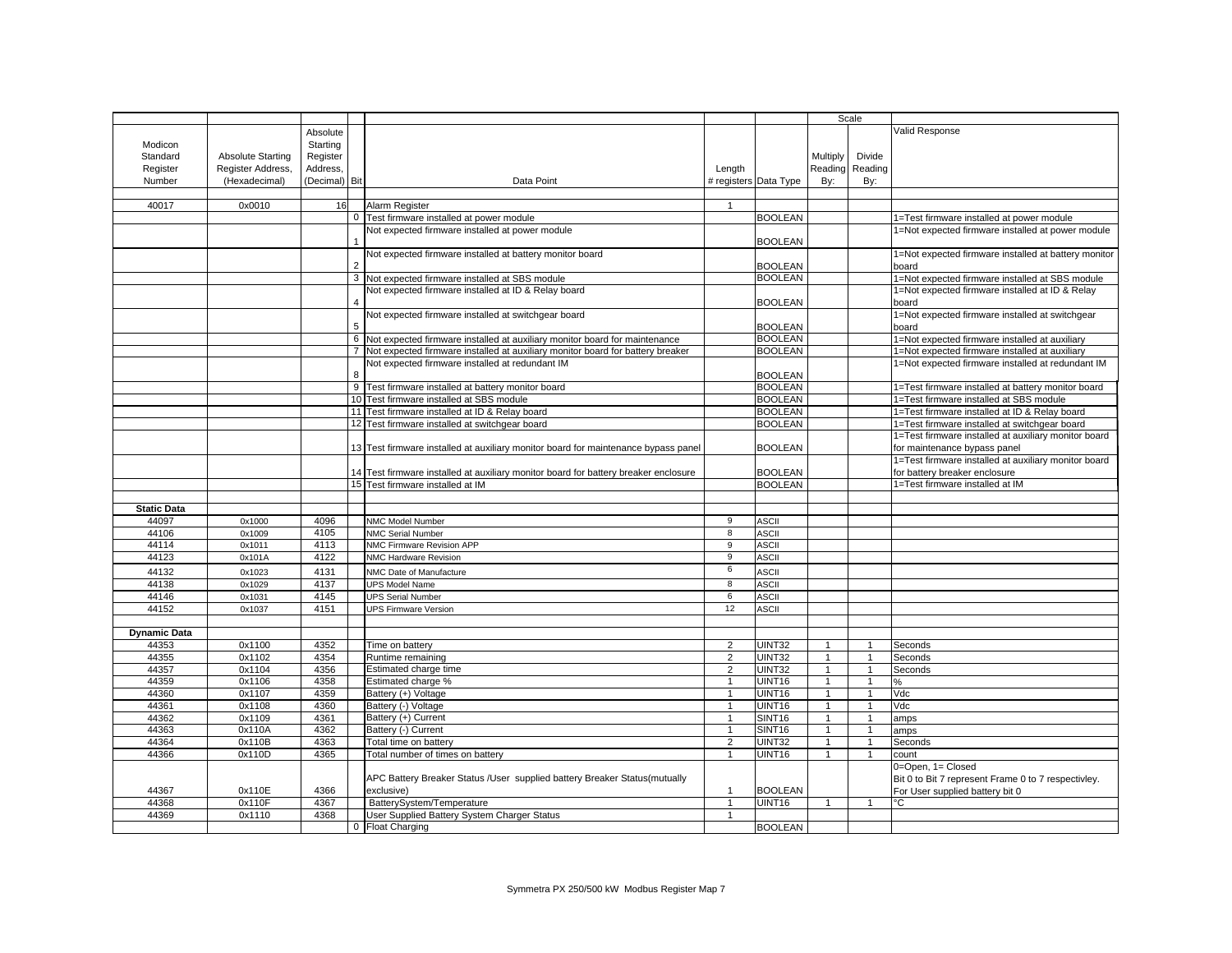|          |                          |               |                               |                                | Scale                                   |                                |                |                |
|----------|--------------------------|---------------|-------------------------------|--------------------------------|-----------------------------------------|--------------------------------|----------------|----------------|
|          |                          | Absolute      |                               |                                |                                         |                                |                | Valid Response |
| Modicon  |                          | Starting      |                               |                                |                                         |                                |                |                |
| Standard | <b>Absolute Starting</b> | Register      |                               |                                |                                         | Multiply                       | Divide         |                |
| Register | Register Address,        | Address,      |                               | Length                         |                                         | Reading                        | Reading        |                |
| Number   | (Hexadecimal)            | (Decimal) Bit | Data Point                    |                                |                                         | By:                            |                |                |
|          |                          |               | 1 Boost Charging              |                                | # registers Data Type<br><b>BOOLEAN</b> |                                | By:            |                |
|          |                          |               | 2 Normal Charging             |                                | <b>BOOLEAN</b>                          |                                |                |                |
|          |                          |               | 3 Resting                     |                                | <b>BOOLEAN</b>                          |                                |                |                |
|          |                          |               | 4 Discharging                 |                                | <b>BOOLEAN</b>                          |                                |                |                |
|          |                          |               | 5 Equalization Charging       |                                | <b>BOOLEAN</b>                          |                                |                |                |
|          |                          |               | 6 Reserved                    |                                | <b>BOOLEAN</b>                          |                                |                |                |
|          |                          |               | 7 Reserved                    |                                | <b>BOOLEAN</b>                          |                                |                |                |
|          |                          |               | 8 Reserved                    |                                | <b>BOOLEAN</b>                          |                                |                |                |
|          |                          |               | 9 Reserved                    |                                | <b>BOOLEAN</b>                          |                                |                |                |
|          |                          |               | 10 Reserved                   |                                | <b>BOOLEAN</b>                          |                                |                |                |
|          |                          |               | 11 Reserved                   |                                | <b>BOOLEAN</b>                          |                                |                |                |
|          |                          |               | 12 Reserved                   |                                | <b>BOOLEAN</b>                          |                                |                |                |
|          |                          |               | 13 Reserved                   |                                | <b>BOOLEAN</b>                          |                                |                |                |
|          |                          |               | 14 Reserved                   |                                | <b>BOOLEAN</b>                          |                                |                |                |
|          |                          |               | 15 Reserved                   |                                | <b>BOOLEAN</b>                          |                                |                |                |
| 44370    | 0x1111                   | 4369          | <b>Battery Power</b>          | $\mathbf{1}$                   | <b>INT16</b>                            | 0.1                            | 10             | kW             |
| 44371    | 0x1112                   | 4370          | Available Amp Hours           | $\mathbf{1}$                   | <b>UINT16</b>                           | $\overline{1}$                 | $\mathbf{1}$   | Amp Hours      |
|          |                          |               |                               |                                |                                         |                                |                |                |
| 44609    | 0x1200                   |               |                               |                                | UINT16                                  | 0.1                            | 10             |                |
| 44610    | 0x1201                   | 4608<br>4609  | Frequency (input)             | $\mathbf{1}$                   | <b>UINT16</b>                           |                                |                | Hz             |
| 44611    |                          | 4610          | Voltage L1-2 (input)          | $\mathbf{1}$<br>$\mathbf{1}$   | UINT16                                  | $\mathbf{1}$                   | $\mathbf{1}$   | Vrms           |
|          | 0x1202                   |               | Voltage L2-3 (input)          |                                |                                         | $\mathbf{1}$                   | $\overline{1}$ | Vrms           |
| 44612    | 0x1203                   | 4611          | Voltage L3-1 (input)          | $\mathbf{1}$                   | UINT16                                  | $\mathbf{1}$                   | $\mathbf{1}$   | Vrms           |
| 44613    | 0x1204                   | 4612          | Current L1 (input)            | $\overline{1}$                 | UINT16                                  | $\overline{1}$                 | $\mathbf{1}$   | amps           |
| 44614    | 0x1205                   | 4613          | Current L2 (input)            | $\mathbf{1}$                   | UINT16                                  | $\overline{1}$                 | $\mathbf{1}$   | amps           |
| 44615    | 0x1206                   | 4614          | Current L3 (input)            | $\overline{1}$                 | UINT16                                  | $\overline{1}$                 | $\mathbf{1}$   | amps           |
| 44616    | 0x1207                   | 4615          | Active power L1 (input)       | $\overline{1}$                 | UINT16                                  | $\overline{1}$                 | $\mathbf{1}$   | kW             |
| 44617    | 0x1208                   | 4616          | Active power L2 (input)       | $\mathbf{1}$                   | UINT16                                  | $\overline{1}$                 | $\mathbf{1}$   | kW             |
| 44618    | 0x1209                   | 4617          | Active power L3 (input)       | $\overline{1}$                 | UINT16                                  | $\overline{1}$                 | $\mathbf{1}$   | kW             |
| 44619    | 0x120A                   | 4618          | Apparent power L1 (input)     | $\overline{1}$                 | UINT16                                  | $\mathbf{1}$                   | $\overline{1}$ | kVA            |
| 44620    | 0x120B                   | 4619          | Apparent power L2 (input)     | $\mathbf{1}$<br>$\overline{1}$ | UINT16                                  | $\mathbf{1}$<br>$\overline{1}$ | $\overline{1}$ | kVA            |
| 44621    | 0x120C                   | 4620          | Apparent power L3 (input)     |                                | UINT16                                  |                                | $\mathbf{1}$   | kVA            |
| 44622    | 0x120D                   | 4621          | Total active power (input)    | $\overline{1}$                 | UINT16                                  | $\mathbf{1}$                   | $\overline{1}$ | kW             |
| 44623    | 0x120E                   | 4622          | Total apparent power (input)  | $\overline{1}$                 | UINT16                                  | $\overline{1}$                 | $\mathbf{1}$   | kVA            |
| 44624    | 0x120F                   | 4623          | Current L1 (parallel input)   | $\mathbf{1}$                   | UINT16                                  | $\overline{1}$                 | $\mathbf{1}$   | amps           |
| 44625    | 0x1210                   | 4624          | Current L2 (parallel input)   | $\mathbf{1}$                   | UINT16                                  | $\mathbf{1}$                   | $\mathbf{1}$   | amps           |
| 44626    | 0x1211                   | 4625          | Current L3 (parallel input)   | $\mathbf{1}$                   | UINT16                                  | $\overline{1}$                 | $\mathbf{1}$   | amps           |
|          |                          |               |                               |                                |                                         |                                |                |                |
| 44865    | 0x1300                   | 4864          | Frequency (bypass)            | $\mathbf{1}$                   | UINT16                                  | 0.1                            | 10             | Hz             |
| 44866    | 0x1301                   | 4865          | Voltage L1-2 (bypass)         | $\mathbf{1}$                   | UINT16                                  | $\overline{1}$                 | $\overline{1}$ | Vrms           |
| 44867    | 0x1302                   | 4866          | Voltage L2-3 (bypass)         | $\mathbf{1}$                   | <b>UINT16</b>                           | $\overline{1}$                 | $\mathbf{1}$   | Vrms           |
| 44868    | 0x1303                   | 4867          | Voltage L3-1 (bypass)         | $\mathbf{1}$                   | <b>UINT16</b>                           | $\mathbf{1}$                   | $\mathbf{1}$   | Vrms           |
| 44869    | 0x1304                   | 4868          | Current L1 (bypass)           | $\mathbf{1}$                   | UINT16                                  | $\overline{1}$                 | $\mathbf{1}$   | amps           |
| 44870    | 0x1305                   | 4869          | Current L2 (bypass)           | $\overline{1}$                 | UINT16                                  | $\overline{1}$                 | $\mathbf{1}$   | amps           |
| 44871    | 0x1306                   | 4870          | Current L3 (bypass)           | $\overline{1}$                 | <b>UINT16</b>                           | $\overline{1}$                 | $\mathbf{1}$   | amps           |
| 44872    | 0x1307                   | 4871          | Active power L1 (bypass)      | $\overline{1}$                 | UINT16                                  | $\mathbf{1}$                   | $\mathbf{1}$   | kW             |
| 44873    | 0x1308                   | 4872          | Active power L2 (bypass)      | $\mathbf{1}$                   | UINT16                                  | $\overline{1}$                 | $\overline{1}$ | kW             |
| 44874    | 0x1309                   | 4873          | Active power L3 (bypass)      | $\mathbf{1}$                   | UINT16                                  | $\mathbf{1}$                   | $\overline{1}$ | kW             |
| 44875    | 0x130A                   | 4874          | Apparent power L1 (bypass)    | $\overline{1}$                 | UINT16                                  | $\overline{1}$                 | $\mathbf{1}$   | kVA            |
| 44876    | 0x130B                   | 4875          | Apparent power L2 (bypass)    | $\overline{1}$                 | UINT16                                  | $\overline{1}$                 | $\overline{1}$ | kVA            |
| 44877    | 0x130C                   | 4876          | Apparent power L3 (bypass)    | $\overline{1}$                 | UINT16                                  | $\overline{1}$                 | $\mathbf{1}$   | kVA            |
| 44878    | 0x130D                   | 4877          | Total active power (bypass)   | $\overline{1}$                 | UINT16                                  | $\overline{1}$                 | $\overline{1}$ | kW             |
| 44879    | 0x130E                   | 4878          | Total apparent power (bypass) | $\overline{1}$                 | UINT16                                  | $\overline{1}$                 | $\mathbf{1}$   | kVA            |
| 44880    | 0x130F                   | 4879          | Current L1 (parallel bypass)  | $\overline{1}$                 | UINT16                                  | $\overline{1}$                 | $\overline{1}$ | amps           |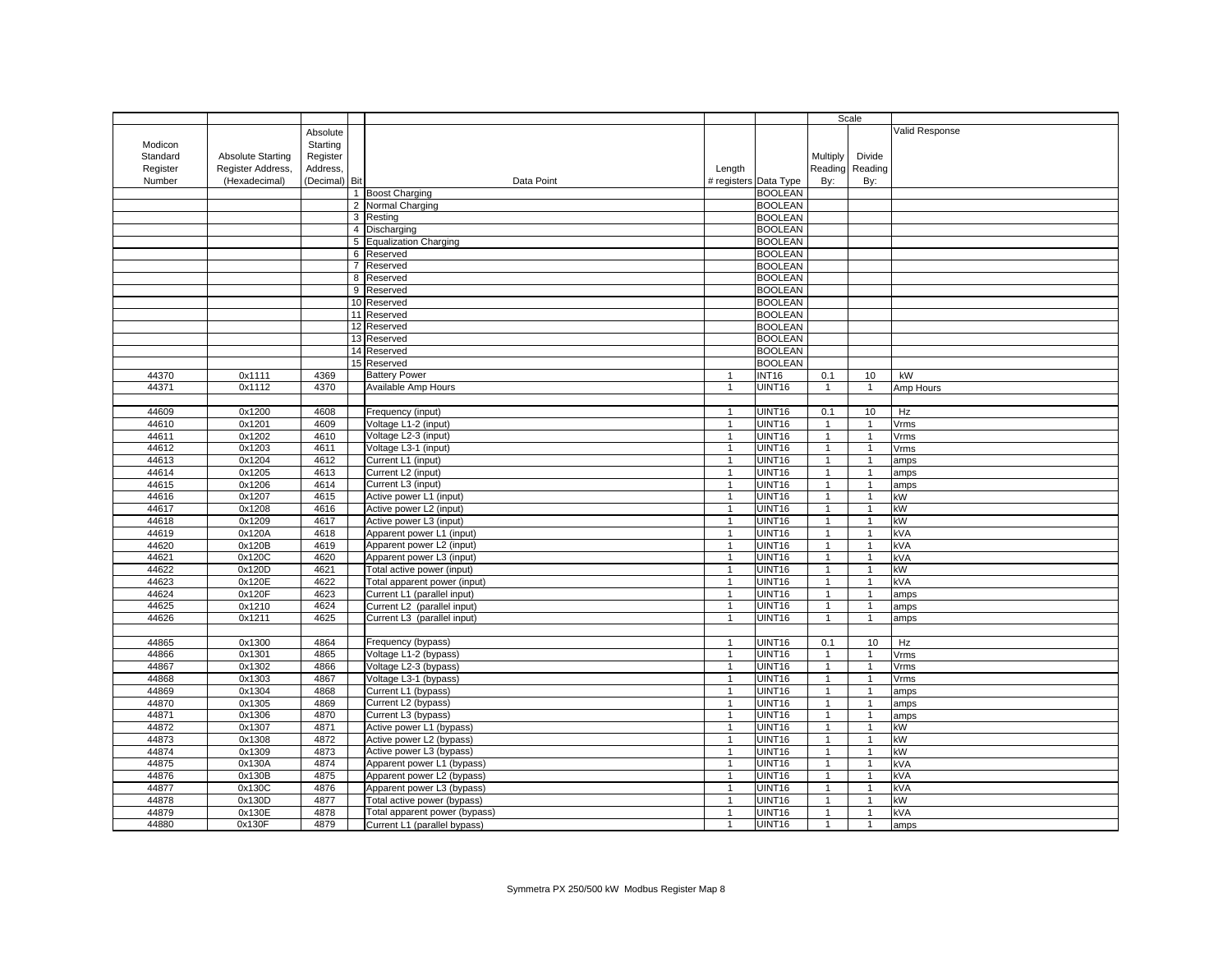|                |                          |               |                                            |                                  |                       |                                | Scale                          |                |
|----------------|--------------------------|---------------|--------------------------------------------|----------------------------------|-----------------------|--------------------------------|--------------------------------|----------------|
|                |                          | Absolute      |                                            |                                  |                       |                                |                                | Valid Response |
| Modicon        |                          | Starting      |                                            |                                  |                       |                                |                                |                |
| Standard       | <b>Absolute Starting</b> | Register      |                                            |                                  |                       | Multiply                       | Divide                         |                |
| Register       | Register Address,        | Address,      |                                            | Length                           |                       | Reading                        | Reading                        |                |
| Number         | (Hexadecimal)            | (Decimal) Bit | Data Point                                 |                                  | # registers Data Type | By:                            | By:                            |                |
| 44881          | 0x1310                   | 4880          | Current L2 (parallel bypass)               | $\overline{1}$                   | <b>UINT16</b>         | $\overline{1}$                 | $\overline{1}$                 | amps           |
| 44882          | 0x1311                   | 4881          | Current L3 (parallel bypass)               | $\mathbf{1}$                     | <b>UINT16</b>         | $\overline{1}$                 | $\mathbf{1}$                   | amps           |
|                |                          |               |                                            |                                  |                       |                                |                                |                |
| 45121          | 0x1400                   | 5120          | Nominal (Apparent) output rating           |                                  | UINT16                | $\overline{1}$                 | $\overline{1}$                 | kVA            |
| 45122          | 0x1401                   | 5121          | Frequency (output)                         | $\overline{1}$                   | UINT16                | 0.1                            | 10                             | Hz             |
| 45123          | 0x1402                   | 5122          | Voltage L1-2 (output)                      | $\overline{1}$                   | UINT16                | $\overline{1}$                 | $\mathbf{1}$                   | Vrms           |
| 45124          | 0x1403                   | 5123          | Voltage L2-3 (output)                      | $\mathbf{1}$                     | UINT16                | $\overline{1}$                 | $\mathbf{1}$                   | Vrms           |
| 45125          | 0x1404                   | 5124          | Voltage L3-1 (output)                      | $\mathbf{1}$                     | UINT16                | $\mathbf{1}$                   | $\mathbf{1}$                   | Vrms           |
| 45126          | 0x1405                   | 5125          | Current L1 (output)                        | $\mathbf{1}$                     | UINT16                | $\overline{1}$                 | $\mathbf{1}$                   | amps           |
| 45127          | 0x1406                   | 5126          | Current L2 (output)                        | -1                               | UINT16                | $\mathbf{1}$                   | $\mathbf{1}$                   | amps           |
| 45128          | 0x1407                   | 5127          | Current L3 (output)                        | $\mathbf{1}$                     | UINT16                | $\overline{1}$                 | $\mathbf{1}$                   | amps           |
| 45129          | 0x1408                   | 5128          | Peak current L1 (output)                   | $\overline{2}$                   | <b>UINT32</b>         | $\overline{1}$                 | $\mathbf{1}$                   | amps           |
| 45131          | 0x140A                   | 5130          | Peak current L2 (output)                   | $\overline{2}$                   | <b>UINT32</b>         | $\overline{1}$                 | $\mathbf{1}$                   | amps           |
| 45133          | 0x140C                   | 5132          | Peak current L3 (output)                   | $\overline{2}$                   | UINT32                | $\overline{1}$                 | $\mathbf{1}$                   | amps           |
| 45135          | 0x140E                   | 5134          | Active power L1 (output)                   | $\mathbf{1}$                     | UINT16                | $\overline{1}$                 | $\mathbf{1}$                   | kW             |
| 45136          | 0x140F                   | 5135          | Active power L2 (output)                   | $\mathbf{1}$                     | UINT16                | $\mathbf{1}$                   | $\mathbf{1}$                   | kW             |
| 45137          | 0x1410                   | 5136          | Active power L3 (output)                   | $\overline{1}$                   | UINT <sub>16</sub>    | $\overline{1}$                 | $\overline{1}$                 | kW             |
|                |                          |               |                                            |                                  |                       |                                |                                |                |
| 45138          | 0x1411                   | 5137          | Apparent power L1 (output)                 | $\mathbf{1}$<br>$\overline{1}$   | UINT16                | $\mathbf{1}$<br>$\overline{1}$ | $\mathbf{1}$<br>$\overline{1}$ | kVA            |
| 45139          | 0x1412                   | 5138          | Apparent power L2 (output)                 |                                  | <b>UINT16</b>         |                                |                                | kVA            |
| 45140<br>45141 | 0x1413                   | 5139<br>5140  | Apparent power L3 (output)                 | $\overline{1}$<br>$\overline{1}$ | UINT16                | $\overline{1}$                 | $\overline{1}$                 | kVA            |
|                | 0x1414                   |               | % Load L1                                  |                                  | UINT <sub>16</sub>    | 0.1                            | 10                             | %              |
| 45142          | 0x1415                   | 5141          | % Load L2                                  | $\mathbf{1}$                     | UINT16                | 0.1                            | 10                             | $\%$           |
| 45143          | 0x1416                   | 5142          | % Load L3                                  | $\mathbf{1}$                     | UINT <sub>16</sub>    | 0.1                            | 10                             | %              |
| 45144          | 0x1417                   | 5143          | Total active power (output)                | $\mathbf{1}$                     | UINT16                | $\overline{1}$                 | $\mathbf{1}$                   | kW             |
| 45145          | 0x1418                   | 5144          | Total apparent power (output)              | $\overline{1}$                   | <b>UINT16</b>         | $\overline{1}$                 | $\mathbf{1}$                   | kVA            |
| 45146          | 0x1419                   | 5145          | <b>Total Percent load</b>                  | $\overline{1}$                   | UINT16                | 0.1                            | 10                             | $\%$           |
|                |                          |               |                                            |                                  |                       |                                |                                | power          |
| 45147          | 0x141A                   | 5146          | Power factor L1 (output)                   | $\mathbf{1}$                     | UINT16                | 0.1                            | 10                             | factor         |
|                |                          |               |                                            |                                  |                       |                                |                                | power          |
| 45148          | 0x141B                   | 5147          | Power factor L2 (output)                   | $\overline{1}$                   | UINT16                | 0.1                            | 10                             | actor          |
|                |                          |               |                                            |                                  |                       |                                |                                | power          |
| 45149          | 0x141C                   | 5148          | Power factor L3 (output)                   | $\overline{1}$                   | UINT16                | 0.1                            | 10                             | factor         |
|                |                          |               |                                            |                                  |                       |                                |                                | crest          |
| 45150          | 0x141D                   | 5149          | Current crest factor L1 (output)           | $\mathbf{1}$                     | <b>UINT16</b>         | 0.1                            | 10                             | actor          |
|                |                          |               |                                            |                                  |                       |                                |                                | crest          |
| 45151          | 0x141E                   | 5150          | Current crest factor L2 (output)           | $\mathbf{1}$                     | UINT16                | 0.1                            | 10                             | factor         |
|                |                          |               |                                            |                                  |                       |                                |                                | crest          |
| 45152          | 0x141F                   | 5151          | Current crest factor L3 (output)           | $\mathbf{1}$                     | UINT16                | 0.1                            | 10                             | factor         |
| 45153          | 0x1420                   | 5152          | Parallel System Output CurrentAC L1        | $\overline{1}$                   | UINT <sub>16</sub>    | $\overline{1}$                 | $\mathbf{1}$                   | amps           |
| 45154          | 0x1421                   | 5153          | Parallel System Output CurrentAC L2        | $\overline{1}$                   | UINT16                | $\overline{1}$                 | $\mathbf{1}$                   | amps           |
| 45155          | 0x1422                   | 5154          | Parallel System Output CurrentAC L3        | $\mathbf{1}$                     | UINT16                | $\overline{1}$                 | $\mathbf{1}$                   | amps           |
| 45156          | 0x1423                   | 5155          | Parallel System Output Active Power L1     | $\mathbf{1}$                     | UINT16                | $\overline{1}$                 | $\mathbf{1}$                   | kW             |
| 45157          | 0x1424                   | 5156          | Parallel System Output Active Power L2     | $\overline{1}$                   | UINT16                | $\overline{1}$                 | $\mathbf{1}$                   | kW             |
| 45158          | 0x1425                   | 5157          | Parallel System Output Active Power L3     | $\mathbf{1}$                     | UINT16                | $\overline{1}$                 | $\mathbf{1}$                   | kW             |
| 45159          | 0x1426                   | 5158          | Parallel System Output Apparent Power L1   | $\mathbf{1}$                     | UINT16                | $\mathbf{1}$                   | $\mathbf{1}$                   | kVA            |
| 45160          | 0x1427                   | 5159          | Parallel System Output Apparent Power L2   | $\mathbf{1}$                     | UINT16                | $\overline{1}$                 | $\mathbf{1}$                   | kVA            |
| 45161          | 0x1428                   | 5160          | Parallel System Output Apparent Power L3   | $\mathbf{1}$                     | UINT16                | $\overline{1}$                 | $\overline{1}$                 | kVa            |
| 45162          | 0x1429                   | 5161          | ParallelSystem Output % Load L1            | $\overline{1}$                   | <b>UINT16</b>         | $\overline{1}$                 | 10                             | %              |
| 45163          | 0x142A                   | 5162          | ParallelSystem Output % Load L2            | $\mathbf{1}$                     | UINT16                | $\overline{1}$                 | 10                             | %              |
| 45164          | 0x142B                   | 5163          | ParallelSystem Output % Load L3            | $\mathbf{1}$                     | UINT16                | $\overline{1}$                 | 10                             | $\%$           |
| 45165          | 0x142C                   | 5164          | ParallelSystem Output Total Active Power   | $\overline{1}$                   | UINT16                | $\overline{1}$                 | $\overline{1}$                 | kW             |
| 45166          | 0x142D                   | 5165          | ParallelSystem Output Total Apparent Power | $\overline{1}$                   | UINT16                | $\overline{1}$                 | $\mathbf{1}$                   | kVA            |
| 45167          | 0x142E                   | 5166          | ParallelSystem Output Total % Load         | $\overline{1}$                   | UINT16                | $\overline{1}$                 | 10                             | %              |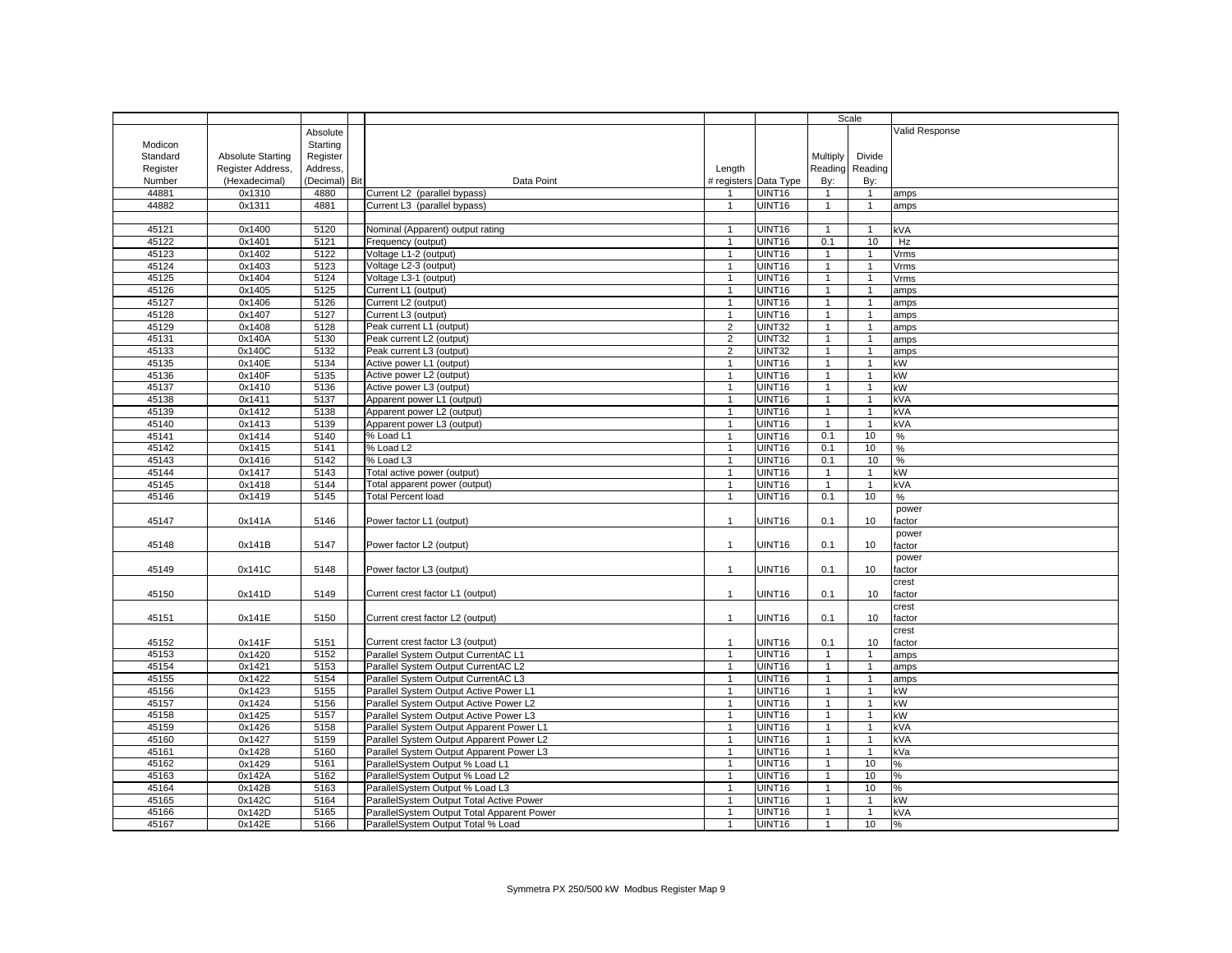|          |                          |               |                                      |                |                       |                | Scale          |                                                       |
|----------|--------------------------|---------------|--------------------------------------|----------------|-----------------------|----------------|----------------|-------------------------------------------------------|
|          |                          | Absolute      |                                      |                |                       |                |                | Valid Response                                        |
| Modicon  |                          | Starting      |                                      |                |                       |                |                |                                                       |
| Standard | <b>Absolute Starting</b> | Register      |                                      |                |                       | Multiply       | Divide         |                                                       |
|          |                          |               |                                      |                |                       | Reading        |                |                                                       |
| Register | Register Address,        | Address,      |                                      | Length         |                       |                | Reading        |                                                       |
| Number   | (Hexadecimal)            | (Decimal) Bit | Data Point                           |                | # registers Data Type | By:            | By:            |                                                       |
| 45168    | 0x142F                   | 5167          | Energy Meter kwH                     | $\overline{2}$ | UINT32                | $\overline{1}$ | $\overline{1}$ | kWh                                                   |
| 45170    | 0x1431                   | 5169          | UPS Installation Load % (Standalone) | $\mathbf{1}$   | UINT16                | 0.1            | 10             | $\%$                                                  |
| 45171    | 0x1432                   | 5170          | UPS Installation Load % (Parallel)   | $\mathbf{1}$   | UINT16                | 0.1            | 10             | $\%$                                                  |
|          |                          |               |                                      |                |                       |                |                |                                                       |
| 45377    | 0x1500                   | 5376          | Ambient temperature                  |                | UINT16                | $\overline{1}$ | $\mathbf{1}$   | °С                                                    |
|          |                          |               |                                      |                |                       |                |                | <b>Bit mask</b>                                       |
|          |                          |               |                                      |                |                       |                |                | For each bit,                                         |
|          |                          |               |                                      |                |                       |                |                |                                                       |
|          |                          |               |                                      |                |                       |                |                | $0 =$ open, 1 = closed                                |
|          |                          |               |                                      |                |                       |                |                |                                                       |
| 45378    | 0x1501                   | 5377          | Switch gear status                   | $\mathbf{1}$   |                       |                |                |                                                       |
|          |                          |               | $0$ Q1                               |                | <b>BOOLEAN</b>        |                |                |                                                       |
|          |                          |               | $1$ Q <sub>2</sub>                   |                | <b>BOOLEAN</b>        |                |                |                                                       |
|          |                          |               | 2 Q3                                 |                | <b>BOOLEAN</b>        |                |                |                                                       |
|          |                          |               | 3 Reserved                           |                | <b>BOOLEAN</b>        |                |                |                                                       |
|          |                          |               | 4 Q <sub>5</sub>                     |                |                       |                |                |                                                       |
|          |                          |               |                                      |                | <b>BOOLEAN</b>        |                |                |                                                       |
|          |                          |               | 5 Reserved                           |                | <b>BOOLEAN</b>        |                |                |                                                       |
|          |                          |               | 6 Reserved                           |                | <b>BOOLEAN</b>        |                |                |                                                       |
|          |                          |               | 7 Reserved                           |                | <b>BOOLEAN</b>        |                |                |                                                       |
|          |                          |               | 8 Reserved                           |                | <b>BOOLEAN</b>        |                |                |                                                       |
|          |                          |               | 9 Reserved                           |                | <b>BOOLEAN</b>        |                |                |                                                       |
|          |                          |               | 10 Reserved                          |                | <b>BOOLEAN</b>        |                |                |                                                       |
|          |                          |               | 11 Reserved                          |                | <b>BOOLEAN</b>        |                |                |                                                       |
|          |                          |               |                                      |                | <b>BOOLEAN</b>        |                |                |                                                       |
|          |                          |               | 12 Reserved                          |                |                       |                |                |                                                       |
|          |                          |               | 13 Reserved                          |                | <b>BOOLEAN</b>        |                |                |                                                       |
|          |                          |               | 14 Reserved                          |                | <b>BOOLEAN</b>        |                |                |                                                       |
|          |                          |               | 15 Reserved                          |                | <b>BOOLEAN</b>        |                |                |                                                       |
|          |                          |               |                                      |                |                       |                |                | $0 =$ Indicates that the NMC can not communicate      |
|          |                          |               |                                      |                |                       |                |                | with the IM in the UPS                                |
|          |                          |               |                                      |                |                       |                |                | $1 =$ Normal operation                                |
|          |                          |               |                                      |                |                       |                |                | 2 = Battery Operation                                 |
|          |                          |               |                                      |                |                       |                |                | 3 = UPS is performing a Battery test                  |
|          |                          |               |                                      |                |                       |                |                |                                                       |
|          |                          |               |                                      |                |                       |                |                | $4$ = Bypass operation due to a user request.         |
|          |                          |               |                                      |                |                       |                |                | 5 = Equals the internal "Temporary bypass". Bypass    |
|          |                          |               |                                      |                |                       |                |                | operation due to fault on system                      |
|          |                          |               |                                      |                |                       |                |                | $6 = Q3$ is activated and UPS is in bypass            |
|          |                          |               |                                      |                |                       |                |                | 7 = The UPS is Off and unavailable                    |
|          |                          |               |                                      |                |                       |                |                | 8=Reserved                                            |
| 45379    | 0x1502                   | 5378          | UPS Mode Operation mode of the UPS   | $\mathbf{1}$   | <b>ENUM</b>           |                |                | 9=UPS is in Hotstanby Mode                            |
| 45380    | 0x1503                   | 5379          | Number of Active Alarms              | $\mathbf{1}$   | <b>UINT16</b>         | $\mathbf{1}$   | $\overline{1}$ | <b>Unitless</b>                                       |
|          |                          |               |                                      |                |                       |                |                |                                                       |
|          |                          |               |                                      |                |                       |                |                | $0 = none$                                            |
|          |                          |               |                                      |                |                       |                |                | $1 = information$                                     |
|          |                          |               |                                      |                |                       |                |                | $2 = warning$                                         |
| 45381    | 0x1504                   | 5380          | Highest alarm severity               | $\overline{1}$ | UINT16                | $\overline{1}$ | $\mathbf{1}$   | $3$ = critical                                        |
|          |                          |               |                                      |                |                       |                |                | $1 = UPS(s)$ in normal or battery operation           |
|          |                          |               |                                      |                |                       |                |                | 2 = UPS(s) in requested bypass operation, due to a    |
|          |                          |               |                                      |                |                       |                |                | user request                                          |
|          |                          |               |                                      |                |                       |                |                | 3 = UPS(s) in "forced bypass" operation, due to fault |
|          |                          |               |                                      |                |                       |                |                |                                                       |
|          |                          |               |                                      |                |                       |                |                | on system                                             |
|          |                          |               |                                      |                |                       |                |                | $4 = All UPS(s)$ are Off                              |
|          |                          |               |                                      |                |                       |                |                | 5 = Indicates that the NMC is trying to establish     |
|          |                          |               |                                      |                |                       |                |                | communication to the display                          |
| 45382    | 0x1505                   | 5381          | <b>System Mode</b>                   | $\mathbf{1}$   | <b>ENUM</b>           |                |                | $6 = Q3$ is closed                                    |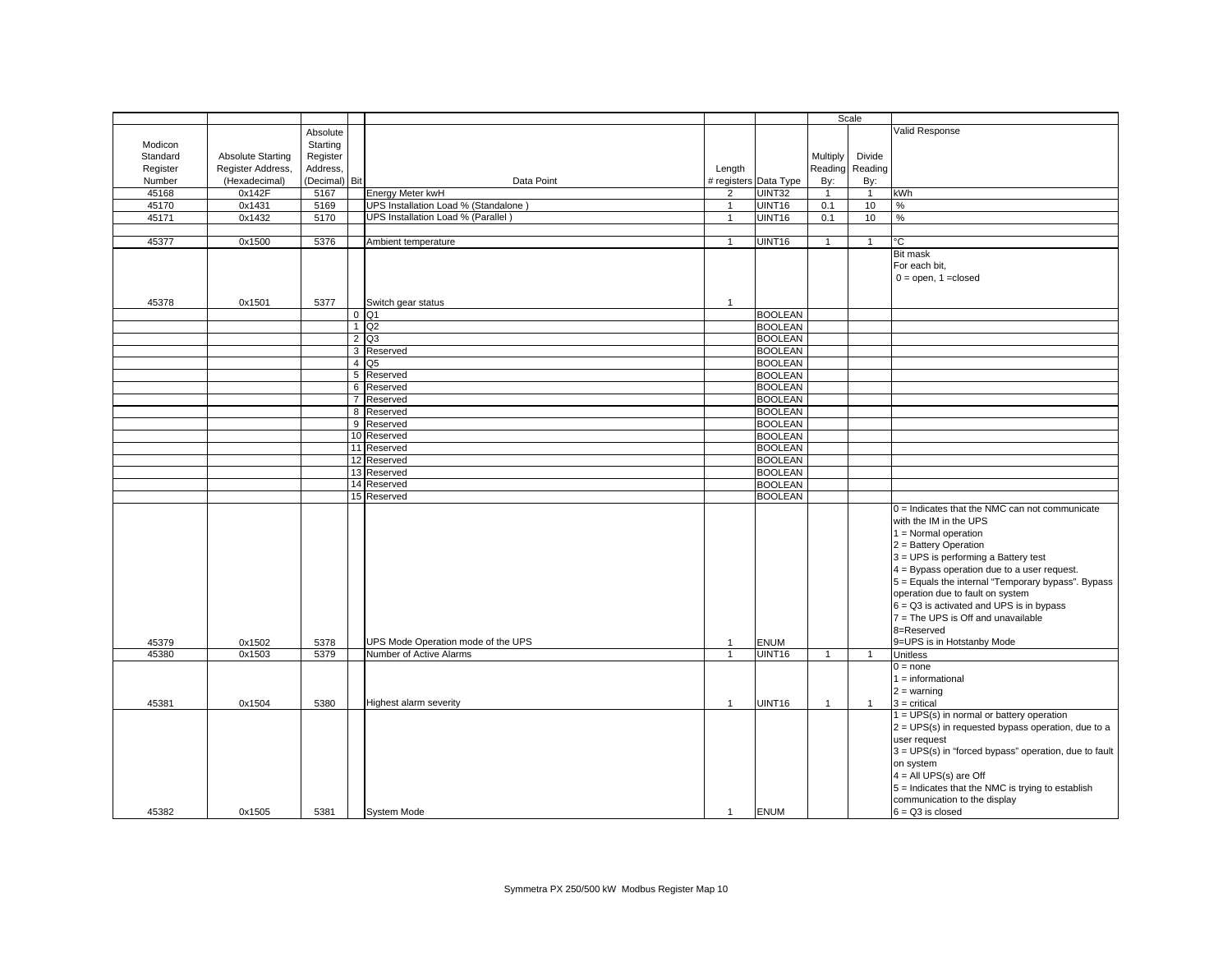|          |                          |               |                                                                                                            |                |                       | Scale          |                 |                                                       |
|----------|--------------------------|---------------|------------------------------------------------------------------------------------------------------------|----------------|-----------------------|----------------|-----------------|-------------------------------------------------------|
|          |                          |               |                                                                                                            |                |                       |                |                 | Valid Response                                        |
|          |                          | Absolute      |                                                                                                            |                |                       |                |                 |                                                       |
| Modicon  |                          | Starting      |                                                                                                            |                |                       |                |                 |                                                       |
| Standard | <b>Absolute Starting</b> | Register      |                                                                                                            |                |                       | Multiply       | Divide          |                                                       |
| Register | Register Address,        | Address.      |                                                                                                            | Length         |                       |                | Reading Reading |                                                       |
| Number   | (Hexadecimal)            | (Decimal) Bit | Data Point                                                                                                 |                | # registers Data Type | By:            | By:             |                                                       |
|          |                          |               |                                                                                                            |                |                       |                |                 |                                                       |
|          |                          |               |                                                                                                            |                |                       |                |                 | Bit 0 to Bit 15 correspond to Contact 1 to Contact 16 |
|          |                          |               |                                                                                                            |                |                       |                |                 | 1=True=Alarm Condition                                |
| 45383    | 0x1506                   | 5382          | <b>Input Contact Status</b>                                                                                | $\mathbf{1}$   | <b>BOOLEAN</b>        |                |                 |                                                       |
|          |                          |               |                                                                                                            |                |                       |                |                 | Bit 0 to Bit 15 correspond to Relay1 to Relay 16.     |
|          |                          |               |                                                                                                            |                |                       |                |                 | 1=True=Relay is failsafe. Only contact 1 (bit 0)has   |
| 45384    | 0x1507                   | 5383          | Output Contact Normal State Setting                                                                        | $\overline{1}$ | <b>BOOLEAN</b>        |                |                 | reverse logic                                         |
| 45385    | 0x1508                   | 5384          | <b>Redundancy Status</b>                                                                                   |                | UINT16                | $\overline{1}$ | $\mathbf{1}$    | $0 - 40$                                              |
| 45386    | 0x1509                   | 5385          | NMC/UPS Time                                                                                               | $\overline{4}$ | <b>ASCII</b>          |                |                 | hh:mm:ss format                                       |
| 45390    | 0x150D                   | 5389          | NMC/UPS Date                                                                                               | 5              | <b>ASCII</b>          |                |                 | mm/dd/yyyy format                                     |
|          |                          |               |                                                                                                            |                |                       |                |                 |                                                       |
| 45395    | 0x1512                   | 5394          | Parallel System Redundancy Status                                                                          | $\mathbf{1}$   | UINT16                | $\overline{1}$ | $\mathbf{1}$    | $0-5$                                                 |
|          |                          |               |                                                                                                            |                |                       |                |                 |                                                       |
|          |                          |               |                                                                                                            |                |                       |                |                 | <b>Bit mask</b>                                       |
|          |                          |               |                                                                                                            |                |                       |                |                 | Bit 0 = Life Time Status OK                           |
|          |                          |               |                                                                                                            |                |                       |                |                 | Bit 1 = Life Time Near End                            |
| 45633    | 0x1600                   | 5632          | <b>Bypass Life Time Status</b>                                                                             |                | <b>BOOLEAN</b>        |                |                 | Bit 2 = Life Time Exceeded                            |
| 45634    | 0x1601                   | 5633          | <b>Bypass Estimated Lifetime Remaining</b>                                                                 | $\overline{1}$ | INT <sub>16</sub>     | $\overline{1}$ | $\mathbf{1}$    | Days                                                  |
|          |                          |               |                                                                                                            |                |                       |                |                 | <b>Bit mask</b>                                       |
|          |                          |               |                                                                                                            |                |                       |                |                 | Bit 0 = Life Time Status OK                           |
|          |                          |               |                                                                                                            |                |                       |                |                 | Bit 1 = Life Time Near End                            |
| 45635    | 0x1602                   | 5634          | Bypass fan Life Time Status                                                                                | $\overline{1}$ | <b>BOOLEAN</b>        |                |                 | Bit 2 = Life Time Exceeded                            |
| 45636    | 0x1603                   | 5635          | Bypass fan Estimated Lifetime Remaining                                                                    |                | <b>INT16</b>          |                | $\mathbf{1}$    | Days                                                  |
|          |                          |               |                                                                                                            |                |                       |                |                 | <b>Bit mask</b>                                       |
|          |                          |               |                                                                                                            |                |                       |                |                 | Bit 0 = Life Time Status OK                           |
|          |                          |               |                                                                                                            |                |                       |                |                 | Bit 1 = Life Time Near End                            |
|          |                          |               |                                                                                                            |                |                       |                |                 |                                                       |
| 45889    | 0x1700                   | 5888          | Frame[0] Power Module[0] Life Time Status                                                                  | $\overline{1}$ | <b>BOOLEAN</b>        |                |                 | Bit 2 = Life Time Exceeded                            |
| 45890    | 0x1701                   | 5889          | Frame[0] Power Module[0] Estimated Lifetime Remaining                                                      | $\mathbf{1}$   | INT <sub>16</sub>     | $\overline{1}$ | $\overline{1}$  | days                                                  |
|          |                          |               |                                                                                                            |                |                       |                |                 | <b>Bit mask</b>                                       |
|          |                          |               |                                                                                                            |                |                       |                |                 | Bit 0 = Life Time Status OK                           |
|          |                          |               |                                                                                                            |                |                       |                |                 | Bit 1 = Life Time Near End                            |
| 45891    | 0x1702                   | 5890          | Frame[0] Power Module[0] Fan Life Time Status                                                              |                | <b>BOOLEAN</b>        |                |                 | Bit 2 = Life Time Exceeded                            |
| 45892    | 0x1703                   | 5891          | Frame[0] Power Module[0] Fan Estimated Lifetime Remaining                                                  | $\overline{1}$ | <b>INT16</b>          | $\overline{1}$ | $\mathbf{1}$    | days                                                  |
|          |                          |               |                                                                                                            |                |                       |                |                 | <b>Bit mask</b>                                       |
|          |                          |               |                                                                                                            |                |                       |                |                 | Bit 0 = Life Time Status OK                           |
|          |                          |               |                                                                                                            |                |                       |                |                 | Bit 1 = Life Time Near End                            |
| 45893    | 0x1704                   | 5892          | Frame[0] Power Module[1] Life Time Status                                                                  | $\overline{1}$ | <b>BOOLEAN</b>        |                |                 | Bit 2 = Life Time Exceeded                            |
| 45894    | 0x1705                   | 5893          | Frame[0] Power Module[1] Estimated Lifetime Remaining                                                      |                | INT <sub>16</sub>     | $\overline{1}$ | $\mathbf{1}$    | days                                                  |
|          |                          |               |                                                                                                            |                |                       |                |                 | <b>Bit mask</b>                                       |
|          |                          |               |                                                                                                            |                |                       |                |                 | Bit 0 = Life Time Status OK                           |
|          |                          |               |                                                                                                            |                |                       |                |                 | Bit 1 = Life Time Near End                            |
| 45895    | 0x1706                   | 5894          | Frame[0] Power Module[1] Fan Life Time Status                                                              | $\overline{1}$ | <b>BOOLEAN</b>        |                |                 | Bit 2 = Life Time Exceeded                            |
| 45896    | 0x1707                   | 5895          | Frame[0] Power Module[1] Fan Estimated Lifetime Remaining                                                  | 1              | <b>INT16</b>          | $\overline{1}$ | $\mathbf{1}$    | days                                                  |
|          |                          |               |                                                                                                            |                |                       |                |                 | Bit 0 = Life Time Status OK                           |
| 45897    | 0x1708                   | 5896          | Frame[0] Power Module[2] Life Time Status                                                                  | $\mathbf{1}$   | <b>BOOLEAN</b>        |                |                 | Bit 1 = Life Time Near End                            |
| 45898    | 0x1709                   | 5897          | Frame[0] Power Module[2] Estimated Lifetime Remaining                                                      | $\mathbf{1}$   | INT <sub>16</sub>     | $\overline{1}$ | $\overline{1}$  | days                                                  |
|          |                          |               |                                                                                                            |                |                       |                |                 | <b>Bit mask</b>                                       |
|          |                          |               |                                                                                                            |                |                       |                |                 | Bit 0 = Life Time Status OK                           |
|          |                          |               |                                                                                                            |                |                       |                |                 | Bit $1 =$ Life Time Near End                          |
|          | 0x170A                   |               |                                                                                                            |                | <b>BOOLEAN</b>        |                |                 | Bit 2 = Life Time Exceeded                            |
| 45899    |                          | 5898          | Frame[0] Power Module[2] Fan Life Time Status<br>Frame[0] Power Module[2] Fan Estimated Lifetime Remaining | $\overline{1}$ |                       | $\overline{1}$ | $\overline{1}$  |                                                       |
| 45900    | 0x170B                   | 5899          |                                                                                                            |                | <b>INT16</b>          |                |                 | days                                                  |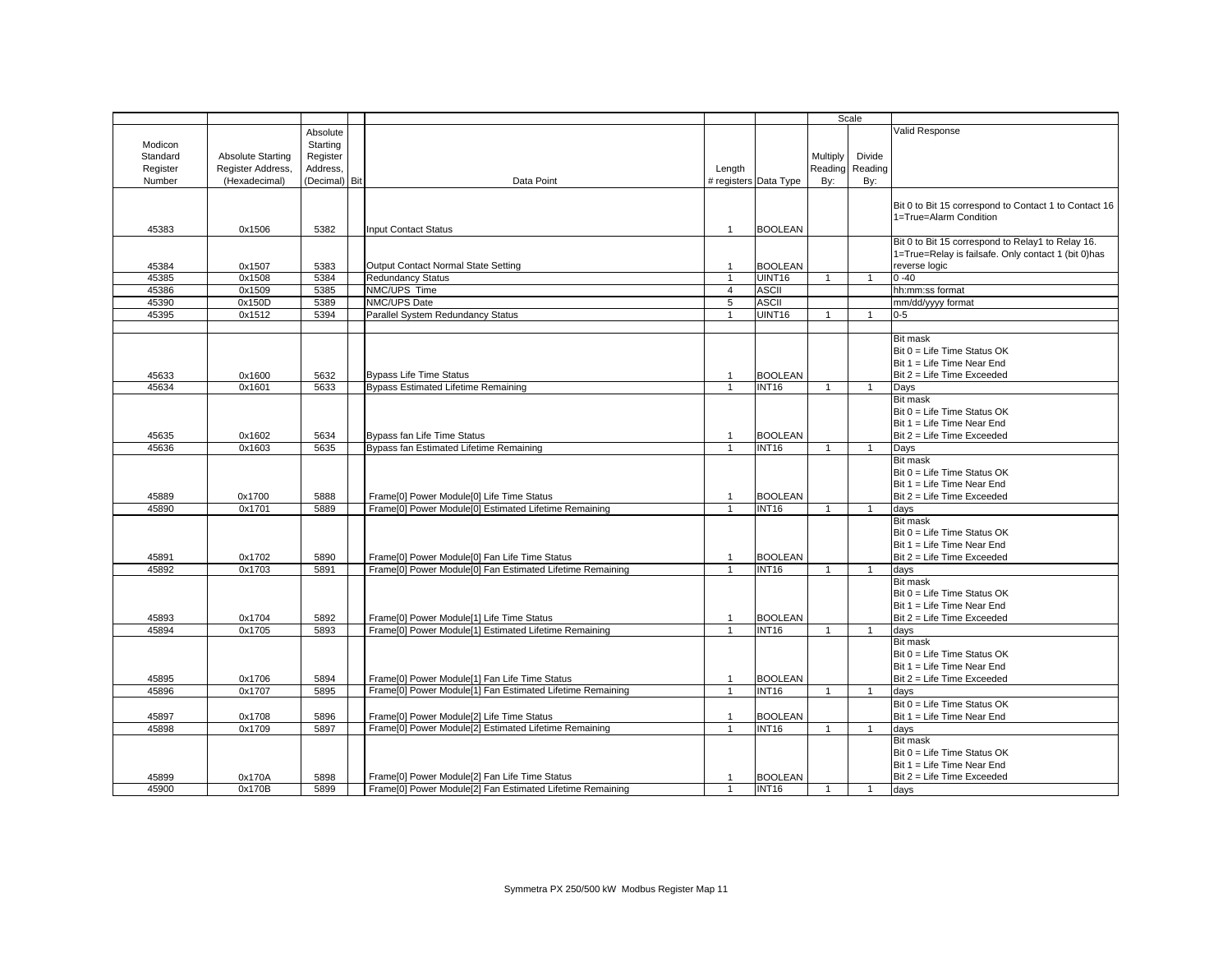|          |                          |               |                                                           |                |                       | Scale          |                 |                              |
|----------|--------------------------|---------------|-----------------------------------------------------------|----------------|-----------------------|----------------|-----------------|------------------------------|
|          |                          | Absolute      |                                                           |                |                       |                |                 | Valid Response               |
| Modicon  |                          | Starting      |                                                           |                |                       |                |                 |                              |
|          |                          |               |                                                           |                |                       |                |                 |                              |
| Standard | <b>Absolute Starting</b> | Register      |                                                           |                |                       | Multiply       | Divide          |                              |
| Register | Register Address,        | Address,      |                                                           | Length         |                       |                | Reading Reading |                              |
| Number   | (Hexadecimal)            | (Decimal) Bit | Data Point                                                |                | # registers Data Type | By:            | By:             |                              |
|          |                          |               |                                                           |                |                       |                |                 | <b>Bit mask</b>              |
|          |                          |               |                                                           |                |                       |                |                 | Bit 0 = Life Time Status OK  |
|          |                          |               |                                                           |                |                       |                |                 | Bit 1 = Life Time Near End   |
| 45901    | 0x170C                   | 5900          | Frame[0] Power Module[3] Life Time Status                 | $\mathbf{1}$   | <b>BOOLEAN</b>        |                |                 | Bit 2 = Life Time Exceeded   |
| 45902    | 0x170D                   | 5901          | Frame[0] Power Module[3] Estimated Lifetime Remaining     |                | <b>INT16</b>          |                | $\mathbf{1}$    | days                         |
|          |                          |               |                                                           |                |                       |                |                 | <b>Bit mask</b>              |
|          |                          |               |                                                           |                |                       |                |                 | Bit 0 = Life Time Status OK  |
|          |                          |               |                                                           |                |                       |                |                 | Bit 1 = Life Time Near End   |
| 45903    | 0x170E                   | 5902          | Frame[0] Power Module[3] Fan Life Time Status             | $\overline{1}$ | <b>BOOLEAN</b>        |                |                 | Bit 2 = Life Time Exceeded   |
| 45904    | 0x170F                   | 5903          | Frame[0] Power Module[3] Fan Estimated Lifetime Remaining | 1              | <b>INT16</b>          | $\overline{1}$ | $\mathbf{1}$    | days                         |
|          |                          |               |                                                           |                |                       |                |                 | <b>Bit mask</b>              |
|          |                          |               |                                                           |                |                       |                |                 | Bit 0 = Life Time Status OK  |
|          |                          |               |                                                           |                |                       |                |                 |                              |
|          |                          |               |                                                           |                |                       |                |                 | Bit 1 = Life Time Near End   |
| 45905    | 0x1710                   | 5904          | Frame[0] Power Module[4] Life Time Status                 | $\mathbf{1}$   | <b>BOOLEAN</b>        |                |                 | Bit 2 = Life Time Exceeded   |
| 45906    | 0x1711                   | 5905          | Frame[0] Power Module[4] Estimated Lifetime Remaining     | $\mathbf{1}$   | <b>INT16</b>          | $\overline{1}$ | $\overline{1}$  | days                         |
|          |                          |               |                                                           |                |                       |                |                 | <b>Bit mask</b>              |
|          |                          |               |                                                           |                |                       |                |                 | Bit 0 = Life Time Status OK  |
|          |                          |               |                                                           |                |                       |                |                 | Bit 1 = Life Time Near End   |
| 45907    | 0x1712                   | 5906          | Frame[0] Power Module[4] Fan Life Time Status             | $\mathbf{1}$   | <b>BOOLEAN</b>        |                |                 | Bit 2 = Life Time Exceeded   |
| 45908    | 0x1713                   | 5907          | Frame[0] Power Module[4] Fan Estimated Lifetime Remaining |                | <b>INT16</b>          | $\overline{1}$ | $\mathbf{1}$    | days                         |
|          |                          |               |                                                           |                |                       |                |                 | <b>Bit mask</b>              |
|          |                          |               |                                                           |                |                       |                |                 | Bit 0 = Life Time Status OK  |
|          |                          |               |                                                           |                |                       |                |                 | Bit 1 = Life Time Near End   |
| 45909    | 0x1714                   | 5908          | Frame[0] Power Module[5] Life Time Status                 | $\mathbf 1$    | <b>BOOLEAN</b>        |                |                 | Bit 2 = Life Time Exceeded   |
| 45910    | 0x1715                   | 5909          | Frame[0] Power Module[5] Estimated Lifetime Remaining     |                | <b>INT16</b>          |                |                 | davs                         |
|          |                          |               |                                                           |                |                       |                |                 |                              |
|          |                          |               |                                                           |                |                       |                |                 | <b>Bit mask</b>              |
|          |                          |               |                                                           |                |                       |                |                 | Bit 0 = Life Time Status OK  |
|          |                          |               |                                                           |                |                       |                |                 | Bit 1 = Life Time Near End   |
| 45911    | 0x1716                   | 5910          | Frame[0] Power Module[5] Fan Life Time Status             | $\overline{1}$ | <b>BOOLEAN</b>        |                |                 | Bit 2 = Life Time Exceeded   |
| 45912    | 0x1717                   | 5911          | Frame[0] Power Module[5] Fan Estimated Lifetime Remaining | $\mathbf{1}$   | <b>INT16</b>          | $\overline{1}$ | $\overline{1}$  | days                         |
|          |                          |               |                                                           |                |                       |                |                 | <b>Bit mask</b>              |
|          |                          |               |                                                           |                |                       |                |                 | Bit 0 = Life Time Status OK  |
|          |                          |               |                                                           |                |                       |                |                 | Bit $1 =$ Life Time Near End |
| 45913    | 0x1718                   | 5912          | Frame[0] Power Module[6] Life Time Status                 | $\mathbf{1}$   | <b>BOOLEAN</b>        |                |                 | Bit 2 = Life Time Exceeded   |
| 45914    | 0x1719                   | 5913          | Frame[0] Power Module[6] Estimated Lifetime Remaining     | $\mathbf{1}$   | <b>INT16</b>          | $\overline{1}$ | $\mathbf{1}$    | days                         |
|          |                          |               |                                                           |                |                       |                |                 | <b>Bit mask</b>              |
|          |                          |               |                                                           |                |                       |                |                 | Bit 0 = Life Time Status OK  |
|          |                          |               |                                                           |                |                       |                |                 | Bit 1 = Life Time Near End   |
| 45915    | 0x171A                   | 5914          | Frame[0] Power Module[6] Fan Life Time Status             | $\mathbf{1}$   | <b>BOOLEAN</b>        |                |                 | Bit 2 = Life Time Exceeded   |
| 45916    | 0x171B                   | 5915          | Frame[0] Power Module[6] Fan Estimated Lifetime Remaining |                | <b>INT16</b>          |                | -1              |                              |
|          |                          |               |                                                           |                |                       |                |                 | days                         |
|          |                          |               |                                                           |                |                       |                |                 | <b>Bit mask</b>              |
|          |                          |               |                                                           |                |                       |                |                 | Bit 0 = Life Time Status OK  |
|          |                          |               |                                                           |                |                       |                |                 | Bit 1 = Life Time Near End   |
| 45917    | 0x171C                   | 5916          | Frame[0] Power Module[7] Life Time Status                 | 1              | <b>BOOLEAN</b>        |                |                 | Bit 2 = Life Time Exceeded   |
| 45918    | 0x171D                   | 5917          | Frame[0] Power Module[7] Estimated Lifetime Remaining     | $\mathbf{1}$   | <b>INT16</b>          | $\overline{1}$ | $\overline{1}$  | days                         |
|          |                          |               |                                                           |                |                       |                |                 | <b>Bit mask</b>              |
|          |                          |               |                                                           |                |                       |                |                 | Bit 0 = Life Time Status OK  |
|          |                          |               |                                                           |                |                       |                |                 | Bit $1 =$ Life Time Near End |
| 45919    | 0x171E                   | 5918          | Frame[0] Power Module[7] Fan Life Time Status             |                | <b>BOOLEAN</b>        |                |                 | Bit 2 = Life Time Exceeded   |
| 45920    | 0x171F                   | 5919          | Frame[0] Power Module[7] Fan Estimated Lifetime Remaining | 1              | <b>INT16</b>          | $\overline{1}$ | $\overline{1}$  | days                         |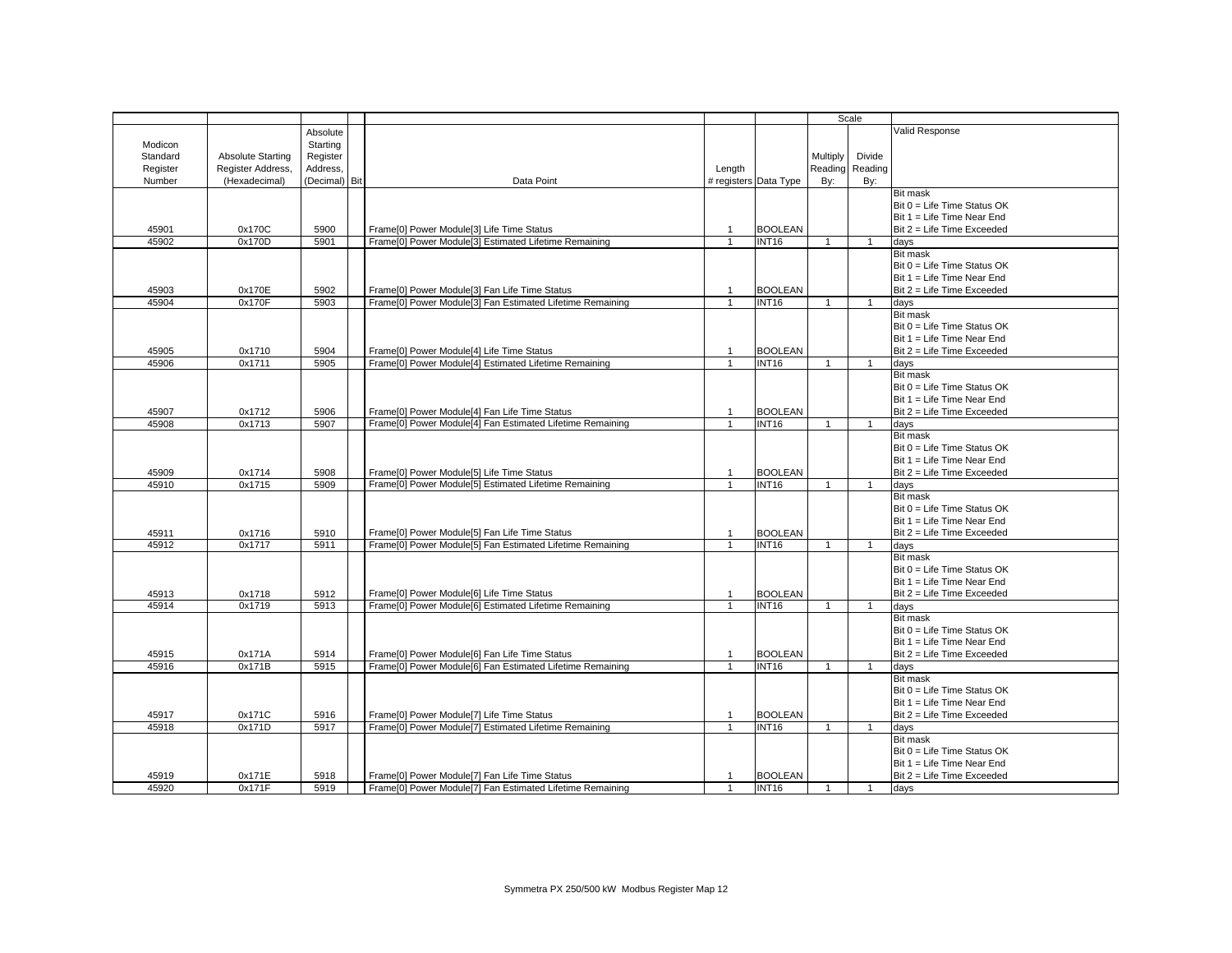|          |                          |               |                                                           |                |                       | Scale          |                 |                              |
|----------|--------------------------|---------------|-----------------------------------------------------------|----------------|-----------------------|----------------|-----------------|------------------------------|
|          |                          | Absolute      |                                                           |                |                       |                |                 | Valid Response               |
| Modicon  |                          | Starting      |                                                           |                |                       |                |                 |                              |
| Standard | <b>Absolute Starting</b> | Register      |                                                           |                |                       | Multiply       | Divide          |                              |
| Register | Register Address,        | Address.      |                                                           | Length         |                       |                | Reading Reading |                              |
| Number   | (Hexadecimal)            | (Decimal) Bit | Data Point                                                |                | # registers Data Type | By:            | By:             |                              |
|          |                          |               |                                                           |                |                       |                |                 | <b>Bit mask</b>              |
|          |                          |               |                                                           |                |                       |                |                 | Bit 0 = Life Time Status OK  |
|          |                          |               |                                                           |                |                       |                |                 | Bit $1 =$ Life Time Near End |
| 45921    | 0x1720                   | 5920          | Frame[0] Power Module[8] Life Time Status                 | $\overline{1}$ | <b>BOOLEAN</b>        |                |                 | Bit 2 = Life Time Exceeded   |
| 45922    | 0x1721                   | 5921          | Frame[0] Power Module[8] Estimated Lifetime Remaining     |                | <b>INT16</b>          | $\mathbf 1$    | $\mathbf{1}$    | days                         |
|          |                          |               |                                                           |                |                       |                |                 | Bit mask                     |
|          |                          |               |                                                           |                |                       |                |                 | Bit 0 = Life Time Status OK  |
|          |                          |               |                                                           |                |                       |                |                 |                              |
|          |                          |               |                                                           |                |                       |                |                 | Bit 1 = Life Time Near End   |
| 45923    | 0x1722                   | 5922          | Frame[0] Power Module[8] Fan Life Time Status             | -1             | <b>BOOLEAN</b>        |                |                 | Bit 2 = Life Time Exceeded   |
| 45924    | 0x1723                   | 5923          | Frame[0] Power Module[8] Fan Estimated Lifetime Remaining |                | <b>INT16</b>          | $\overline{1}$ | $\mathbf{1}$    | days                         |
|          |                          |               |                                                           |                |                       |                |                 | Bit mask                     |
|          |                          |               |                                                           |                |                       |                |                 | Bit 0 = Life Time Status OK  |
|          |                          |               |                                                           |                |                       |                |                 | Bit 1 = Life Time Near End   |
| 45925    | 0x1724                   | 5924          | Frame[0] Power Module[9] Life Time Status                 | $\overline{1}$ | <b>BOOLEAN</b>        |                |                 | Bit 2 = Life Time Exceeded   |
| 45926    | 0x1725                   | 5925          | Frame[0] Power Module[9] Estimated Lifetime Remaining     | $\overline{1}$ | <b>INT16</b>          | $\overline{1}$ | $\overline{1}$  | days                         |
|          |                          |               |                                                           |                |                       |                |                 | <b>Bit mask</b>              |
|          |                          |               |                                                           |                |                       |                |                 | Bit 0 = Life Time Status OK  |
|          |                          |               |                                                           |                |                       |                |                 | Bit 1 = Life Time Near End   |
| 45927    | 0x1726                   | 5926          | Frame[0] Power Module[9] Fan Life Time Status             | $\mathbf{1}$   | <b>BOOLEAN</b>        |                |                 | Bit 2 = Life Time Exceeded   |
| 45928    | 0x1727                   | 5927          | Frame[0] Power Module[9] Fan Estimated Lifetime Remaining |                | <b>INT16</b>          | $\overline{1}$ | $\mathbf{1}$    | days                         |
|          |                          |               |                                                           |                |                       |                |                 | <b>Bit mask</b>              |
|          |                          |               |                                                           |                |                       |                |                 | Bit 0 = Life Time Status OK  |
|          |                          |               |                                                           |                |                       |                |                 | Bit $1 =$ Life Time Near End |
| 46145    | 0x1800                   | 6144          | Frame[1] Power Module[0] Life Time Status                 | $\overline{1}$ | <b>BOOLEAN</b>        |                |                 | Bit 2 = Life Time Exceeded   |
| 46146    | 0x1801                   | 6145          | Frame[1] Power Module[0] Estimated Lifetime Remaining     |                | <b>INT16</b>          |                | 1               | davs                         |
|          |                          |               |                                                           |                |                       |                |                 | <b>Bit mask</b>              |
|          |                          |               |                                                           |                |                       |                |                 | Bit 0 = Life Time Status OK  |
|          |                          |               |                                                           |                |                       |                |                 | Bit 1 = Life Time Near End   |
| 46147    | 0x1802                   | 6146          | Frame[1] Power Module[0] Fan Life Time Status             | $\overline{1}$ | <b>BOOLEAN</b>        |                |                 | Bit 2 = Life Time Exceeded   |
| 46148    | 0x1803                   | 6147          | Frame[1] Power Module[0] Fan Estimated Lifetime Remaining | $\overline{1}$ | <b>INT16</b>          | $\overline{1}$ | $\overline{1}$  | days                         |
|          |                          |               |                                                           |                |                       |                |                 | <b>Bit mask</b>              |
|          |                          |               |                                                           |                |                       |                |                 | Bit 0 = Life Time Status OK  |
|          |                          |               |                                                           |                |                       |                |                 |                              |
|          |                          |               |                                                           |                |                       |                |                 | Bit $1 =$ Life Time Near End |
| 46149    | 0x1804                   | 6148          | Frame[1] Power Module[1] Life Time Status                 |                | <b>BOOLEAN</b>        |                |                 | Bit 2 = Life Time Exceeded   |
| 46150    | 0x1805                   | 6149          | Frame[1] Power Module[1] Estimated Lifetime Remaining     | $\overline{1}$ | <b>INT16</b>          | $\overline{1}$ | $\mathbf{1}$    | days                         |
|          |                          |               |                                                           |                |                       |                |                 | <b>Bit mask</b>              |
|          |                          |               |                                                           |                |                       |                |                 | Bit 0 = Life Time Status OK  |
|          |                          |               |                                                           |                |                       |                |                 | Bit $1 =$ Life Time Near End |
| 46151    | 0x1806                   | 6150          | Frame[1] Power Module[1] Fan Life Time Status             | $\overline{1}$ | <b>BOOLEAN</b>        |                |                 | Bit 2 = Life Time Exceeded   |
| 46152    | 0x1807                   | 6151          | Frame[1] Power Module[1] Fan Estimated Lifetime Remaining |                | <b>INT16</b>          | $\overline{1}$ | $\mathbf{1}$    | days                         |
|          |                          |               |                                                           |                |                       |                |                 | <b>Bit mask</b>              |
|          |                          |               |                                                           |                |                       |                |                 | Bit 0 = Life Time Status OK  |
|          |                          |               |                                                           |                |                       |                |                 | Bit 1 = Life Time Near End   |
| 46153    | 0x1808                   | 6152          | Frame[1] Power Module[2] Life Time Status                 | 1              | <b>BOOLEAN</b>        |                |                 | Bit 2 = Life Time Exceeded   |
| 46154    | 0x1809                   | 6153          | Frame[1] Power Module[2] Estimated Lifetime Remaining     | $\mathbf{1}$   | <b>INT16</b>          | $\overline{1}$ | $\overline{1}$  | days                         |
|          |                          |               |                                                           |                |                       |                |                 | <b>Bit mask</b>              |
|          |                          |               |                                                           |                |                       |                |                 | Bit 0 = Life Time Status OK  |
|          |                          |               |                                                           |                |                       |                |                 | Bit $1 =$ Life Time Near End |
| 46155    | 0x180A                   | 6154          | Frame[1] Power Module[2] Fan Life Time Status             |                | <b>BOOLEAN</b>        |                |                 | Bit 2 = Life Time Exceeded   |
| 46156    | 0x180B                   | 6155          | Frame[1] Power Module[2] Fan Estimated Lifetime Remaining | $\mathbf{1}$   | <b>INT16</b>          | $\overline{1}$ | $\mathbf{1}$    | days                         |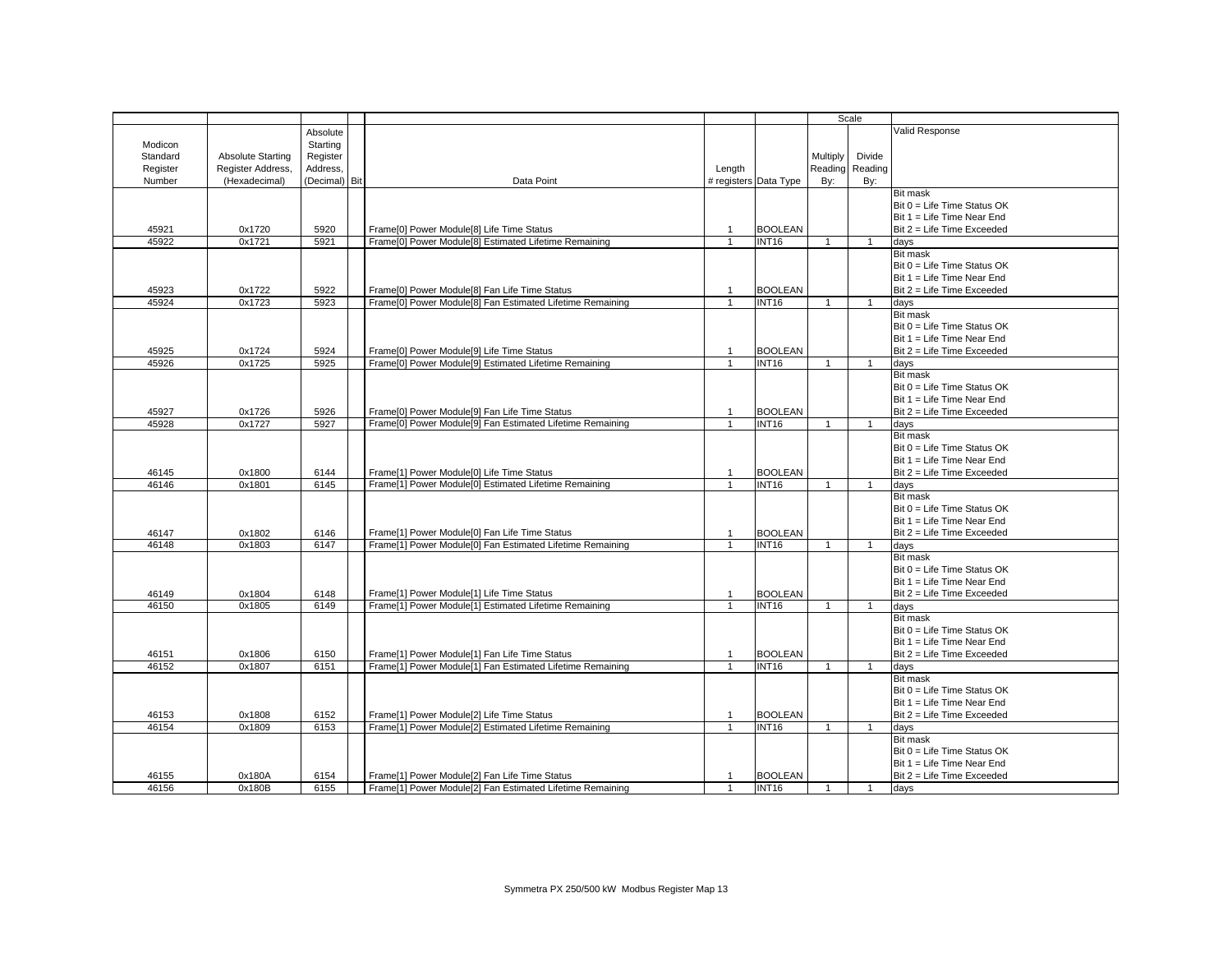|          |                          |           |            |                                                           |                |                       |                | Scale           |                               |
|----------|--------------------------|-----------|------------|-----------------------------------------------------------|----------------|-----------------------|----------------|-----------------|-------------------------------|
|          |                          | Absolute  |            |                                                           |                |                       |                |                 | Valid Response                |
| Modicon  |                          | Starting  |            |                                                           |                |                       |                |                 |                               |
|          |                          |           |            |                                                           |                |                       |                |                 |                               |
| Standard | <b>Absolute Starting</b> | Register  |            |                                                           |                |                       | Multiply       | Divide          |                               |
| Register | Register Address,        | Address,  |            |                                                           | Length         |                       |                | Reading Reading |                               |
| Number   | (Hexadecimal)            | (Decimal) | <b>Bit</b> | Data Point                                                |                | # registers Data Type | By:            | By:             |                               |
|          |                          |           |            |                                                           |                |                       |                |                 | <b>Bit mask</b>               |
|          |                          |           |            |                                                           |                |                       |                |                 | Bit 0 = Life Time Status OK   |
|          |                          |           |            |                                                           |                |                       |                |                 |                               |
|          |                          |           |            |                                                           |                |                       |                |                 | Bit 1 = Life Time Near End    |
| 46157    | 0x180C                   | 6156      |            | Frame[1] Power Module[3] Life Time Status                 | 1              | <b>BOOLEAN</b>        |                |                 | Bit 2 = Life Time Exceeded    |
| 46158    | 0x180D                   | 6157      |            | Frame[1] Power Module[3] Estimated Lifetime Remaining     | 1              | INT16                 | $\overline{1}$ | $\mathbf{1}$    | days                          |
|          |                          |           |            |                                                           |                |                       |                |                 | <b>Bit mask</b>               |
|          |                          |           |            |                                                           |                |                       |                |                 | $Bit 0 = Life Time Status OK$ |
|          |                          |           |            |                                                           |                |                       |                |                 |                               |
|          |                          |           |            |                                                           |                |                       |                |                 | Bit 1 = Life Time Near End    |
| 46159    | 0x180E                   | 6158      |            | Frame[1] Power Module[3] Fan Life Time Status             | 1              | <b>BOOLEAN</b>        |                |                 | Bit 2 = Life Time Exceeded    |
| 46160    | 0x180F                   | 6159      |            | Frame[1] Power Module[3] Fan Estimated Lifetime Remaining | $\mathbf 1$    | INT <sub>16</sub>     | $\overline{1}$ | $\mathbf{1}$    | days                          |
|          |                          |           |            |                                                           |                |                       |                |                 | Bit mask                      |
|          |                          |           |            |                                                           |                |                       |                |                 |                               |
|          |                          |           |            |                                                           |                |                       |                |                 | Bit 0 = Life Time Status OK   |
|          |                          |           |            |                                                           |                |                       |                |                 | Bit 1 = Life Time Near End    |
| 46161    | 0x1810                   | 6160      |            | Frame[1] Power Module[4] Life Time Status                 | 1              | <b>BOOLEAN</b>        |                |                 | Bit 2 = Life Time Exceeded    |
| 46162    | 0x1811                   | 6161      |            | Frame[1] Power Module[4] Estimated Lifetime Remaining     | $\mathbf{1}$   | <b>INT16</b>          | $\overline{1}$ | $\mathbf{1}$    | days                          |
|          |                          |           |            |                                                           |                |                       |                |                 | <b>Bit mask</b>               |
|          |                          |           |            |                                                           |                |                       |                |                 |                               |
|          |                          |           |            |                                                           |                |                       |                |                 | $Bit 0 = Life Time Status OK$ |
|          |                          |           |            |                                                           |                |                       |                |                 | Bit $1 =$ Life Time Near End  |
| 46163    | 0x1812                   | 6162      |            | Frame[1] Power Module[4] Fan Life Time Status             | $\mathbf{1}$   | <b>BOOLEAN</b>        |                |                 | Bit 2 = Life Time Exceeded    |
| 46164    | 0x1813                   | 6163      |            | Frame[1] Power Module[4] Fan Estimated Lifetime Remaining | $\mathbf{1}$   | INT <sub>16</sub>     | $\overline{1}$ | $\mathbf{1}$    |                               |
|          |                          |           |            |                                                           |                |                       |                |                 | days                          |
|          |                          |           |            |                                                           |                |                       |                |                 | Bit mask                      |
|          |                          |           |            |                                                           |                |                       |                |                 | Bit 0 = Life Time Status OK   |
|          |                          |           |            |                                                           |                |                       |                |                 | Bit $1 =$ Life Time Near End  |
| 46165    | 0x1814                   | 6164      |            | Frame[1] Power Module[5] Life Time Status                 | $\mathbf{1}$   | <b>BOOLEAN</b>        |                |                 | Bit 2 = Life Time Exceeded    |
|          |                          |           |            |                                                           |                |                       |                |                 |                               |
| 46166    | 0x1815                   | 6165      |            | Frame[1] Power Module[5] Estimated Lifetime Remaining     | 1              | INT <sub>16</sub>     | $\overline{1}$ | $\overline{1}$  | days                          |
|          |                          |           |            |                                                           |                |                       |                |                 | <b>Bit mask</b>               |
|          |                          |           |            |                                                           |                |                       |                |                 | Bit 0 = Life Time Status OK   |
|          |                          |           |            |                                                           |                |                       |                |                 | Bit 1 = Life Time Near End    |
|          |                          |           |            |                                                           |                |                       |                |                 | Bit 2 = Life Time Exceeded    |
| 46167    | 0x1816                   | 6166      |            | Frame[1] Power Module[5] Fan Life Time Status             | $\overline{1}$ | <b>BOOLEAN</b>        |                |                 |                               |
| 46168    | 0x1817                   | 6167      |            | Frame[1] Power Module[5] Fan Estimated Lifetime Remaining | $\mathbf{1}$   | <b>INT16</b>          | $\overline{1}$ | $\overline{1}$  | days                          |
|          |                          |           |            |                                                           |                |                       |                |                 | <b>Bit mask</b>               |
|          |                          |           |            |                                                           |                |                       |                |                 | $Bit 0 = Life Time Status OK$ |
|          |                          |           |            |                                                           |                |                       |                |                 | Bit $1 =$ Life Time Near End  |
|          |                          |           |            |                                                           |                |                       |                |                 |                               |
| 46169    | 0x1818                   | 6168      |            | Frame[1] Power Module[6] Life Time Status                 | 1              | <b>BOOLEAN</b>        |                |                 | Bit 2 = Life Time Exceeded    |
| 46170    | 0x1819                   | 6169      |            | Frame[1] Power Module[6] Estimated Lifetime Remaining     | $\overline{1}$ | INT <sub>16</sub>     | $\overline{1}$ | $\mathbf{1}$    | days                          |
|          |                          |           |            |                                                           |                |                       |                |                 | <b>Bit mask</b>               |
|          |                          |           |            |                                                           |                |                       |                |                 | Bit 0 = Life Time Status OK   |
|          |                          |           |            |                                                           |                |                       |                |                 |                               |
|          |                          |           |            |                                                           |                |                       |                |                 | Bit 1 = Life Time Near End    |
| 46171    | 0x181A                   | 6170      |            | Frame[1] Power Module[6] Fan Life Time Status             | $\overline{1}$ | <b>BOOLEAN</b>        |                |                 | Bit 2 = Life Time Exceeded    |
| 46172    | 0x181B                   | 6171      |            | Frame[1] Power Module[6] Fan Estimated Lifetime Remaining | 1              | INT <sub>16</sub>     | $\overline{1}$ | $\mathbf{1}$    | days                          |
|          |                          |           |            |                                                           |                |                       |                |                 | <b>Bit mask</b>               |
|          |                          |           |            |                                                           |                |                       |                |                 |                               |
|          |                          |           |            |                                                           |                |                       |                |                 | $Bit 0 = Life Time Status OK$ |
|          |                          |           |            |                                                           |                |                       |                |                 | Bit 1 = Life Time Near End    |
| 46173    | 0x181C                   | 6172      |            | Frame[1] Power Module[7] Life Time Status                 | 1              | <b>BOOLEAN</b>        |                |                 | Bit 2 = Life Time Exceeded    |
| 46174    | 0x181D                   | 6173      |            | Frame[1] Power Module[7] Estimated Lifetime Remaining     | $\mathbf{1}$   | INT <sub>16</sub>     | $\overline{1}$ | $\mathbf{1}$    | days                          |
|          |                          |           |            |                                                           |                |                       |                |                 | <b>Bit mask</b>               |
|          |                          |           |            |                                                           |                |                       |                |                 |                               |
|          |                          |           |            |                                                           |                |                       |                |                 | Bit 0 = Life Time Status OK   |
|          |                          |           |            |                                                           |                |                       |                |                 | Bit $1 =$ Life Time Near End  |
| 46175    | 0x181E                   | 6174      |            | Frame[1] Power Module[7] Fan Life Time Status             |                | <b>BOOLEAN</b>        |                |                 | Bit 2 = Life Time Exceeded    |
| 46176    | 0x181F                   | 6175      |            | Frame[1] Power Module[7] Fan Estimated Lifetime Remaining | 1              | <b>INT16</b>          | $\overline{1}$ | $\overline{1}$  | days                          |
|          |                          |           |            |                                                           |                |                       |                |                 |                               |